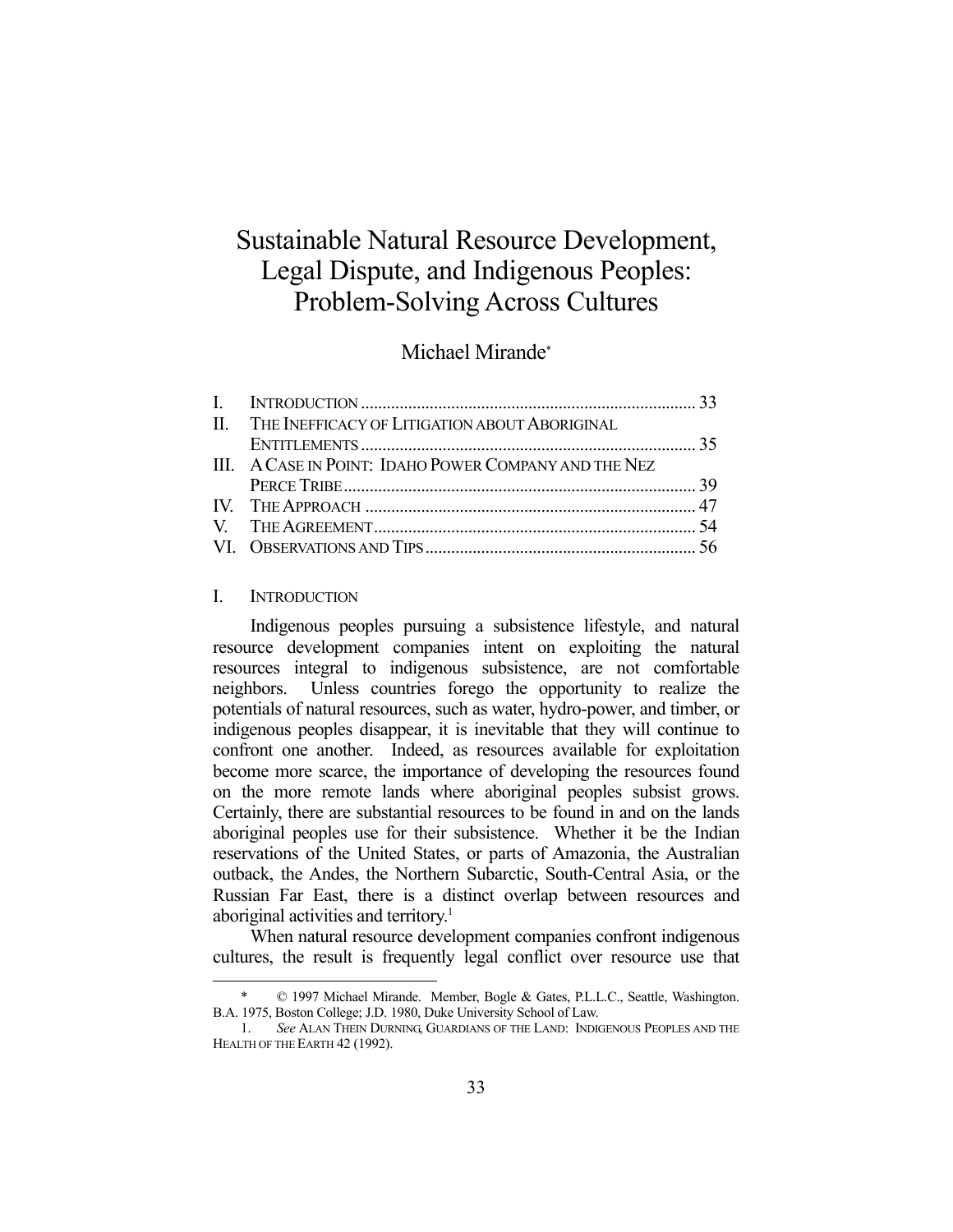perpetuates cultural antagonisms, saps economic efficiency, and erodes the incentives to plan and maintain long-term projects.<sup>2</sup> Under these conditions, sustainable development is not likely. The development that occurs will most often be expedient resource exploitation—quick strikes in which resources are extracted and investment and risk are minimized. If development occurs over the long-term, it will be the subject of perpetual dispute that serves as a constant drain on the parties' resources.

 Such developments are not socially acceptable because they represent a net social loss. Indigenous peoples do not benefit from the infrastructure development and economic diversification that can come with sustainable development. Also, resource development companies lose the opportunity for the economic efficiencies that can arise from enduring presence and relationships. Given the tenacity of indigenous cultures that have survived despite the often harshly assimilationist regimes under which they have lived, this net social loss could turn into a constant with which we are forced to live for the foreseeable future. If the net social loss is to change, proponents of sustainable development must find a way to transform this legal conflict, which often takes the form of acrimonious litigation, into an effort to achieve a mutually productive accommodation.

 Now, it is a truth universally acknowledged that every lawsuit must be in search of an alternative dispute resolution model. I believe this to be particularly appropriate for aboriginal disputes. I have helped to implement a process that might point to one such alternative. That process is a work in progress more than a hypothesis, but still shares many of the attributes of an experiment. Nevertheless, this process has produced some results worth weighing, and I wish to discuss it here.<sup>3</sup>

 I will start with my principal reasons for believing that traditional litigation is not an adequate method for addressing the legal conflict between developers and indigenous peoples. I will then describe the subject case—a dispute between a large hydroelectric utility, Idaho Power Company, and an American Indian Tribe, the Nez Perce—and the method we used to address that dispute. Finally, I will add a few observations, more like practitioner's points, that I hope will be useful to others trying to accomplish a similar result.

<u>.</u>

 <sup>2.</sup> *See id.* 

 <sup>3.</sup> This Article is an adaptation of a presentation I made on March 6, 1997, in Buenos Aires, Argentina, at the American Bar Association/Inter-American Bar Association conference entitled *The Environment & Dispute Resolution in the Americas: New Directions for the Private Sector*.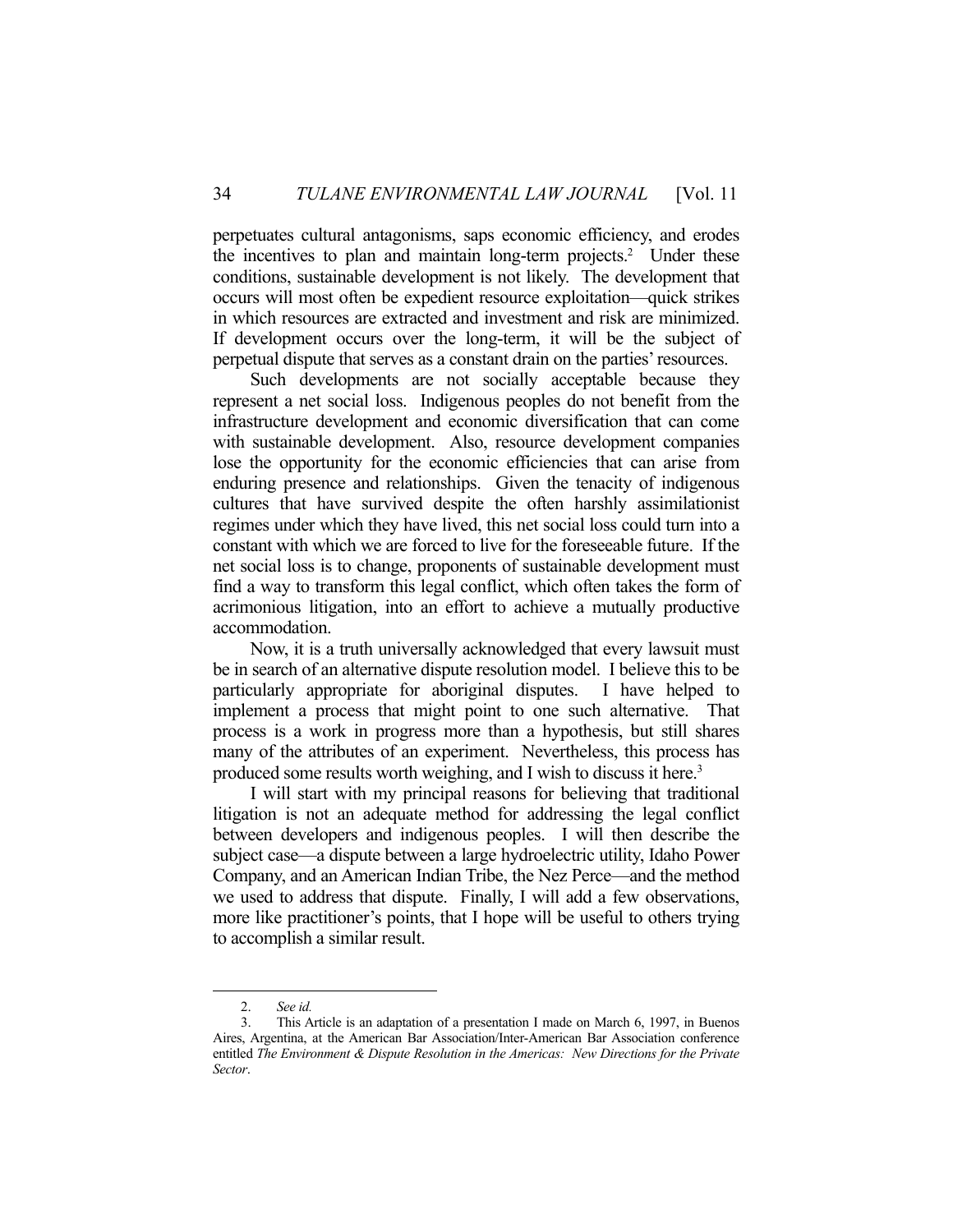This Article is meant to be a simple, fundamental treatment, short on the nuances of theory, about how a traditional form of alternative dispute resolution can be adapted to conflicts involving indigenous peoples. I want to reach and generate discussion among the pragmatic businessmen and lawyers who are aware of this area of difficulty and are earnest about exploring potential solutions.

### II. THE INEFFICACY OF LITIGATION ABOUT ABORIGINAL ENTITLEMENTS

 The starting point is my belief that conflicts between indigenous peoples and natural resource development companies are particularly illsuited to litigated resolution. There are a number of factors to be cited in support of this proposition.

 First is the obvious and significant difference in cultures. From fundamental world views and values to simple questions of courtesy, the differences are striking and pose obstacles to understanding and communication. It does not take long to observe this in meetings where lawyers, engineers, investment bankers, and chief financial officers, agendas in-hand, are sitting across from a group of Indians preoccupied with maintaining the integrity of their seasonal round of subsistence harvesting. It is more evident when this exchange is occurring in a deposition or trial.

 If the cultural divide was merely a question of different styles of communication, it would not be so troublesome. Pragmatic people of good will can, with sufficient effort, handle the problems of understanding that arise from these differences, especially when the aboriginal peoples have experienced some assimilation, as is invariably the case in the United States. It is a mistake, however, to assume that the cultural differences are only matters of communication style. Often the conflicts that arise have their source in fundamental cultural considerations, for example, in diametrically opposed visions of a community's relationship to the environment. For instance, a developer sees a river as a source of power to be harnessed and released at will, and a tribal fisher views the same river as the free-flowing habitat of subsistence.

 If cultural divides are at the heart of a dispute, it should follow that full exploration of the cultural differences is necessary for a sustainable resolution, that is, one in which the cultures find a mutual accommodation over time. Litigation, however, does not provide a sufficient opportunity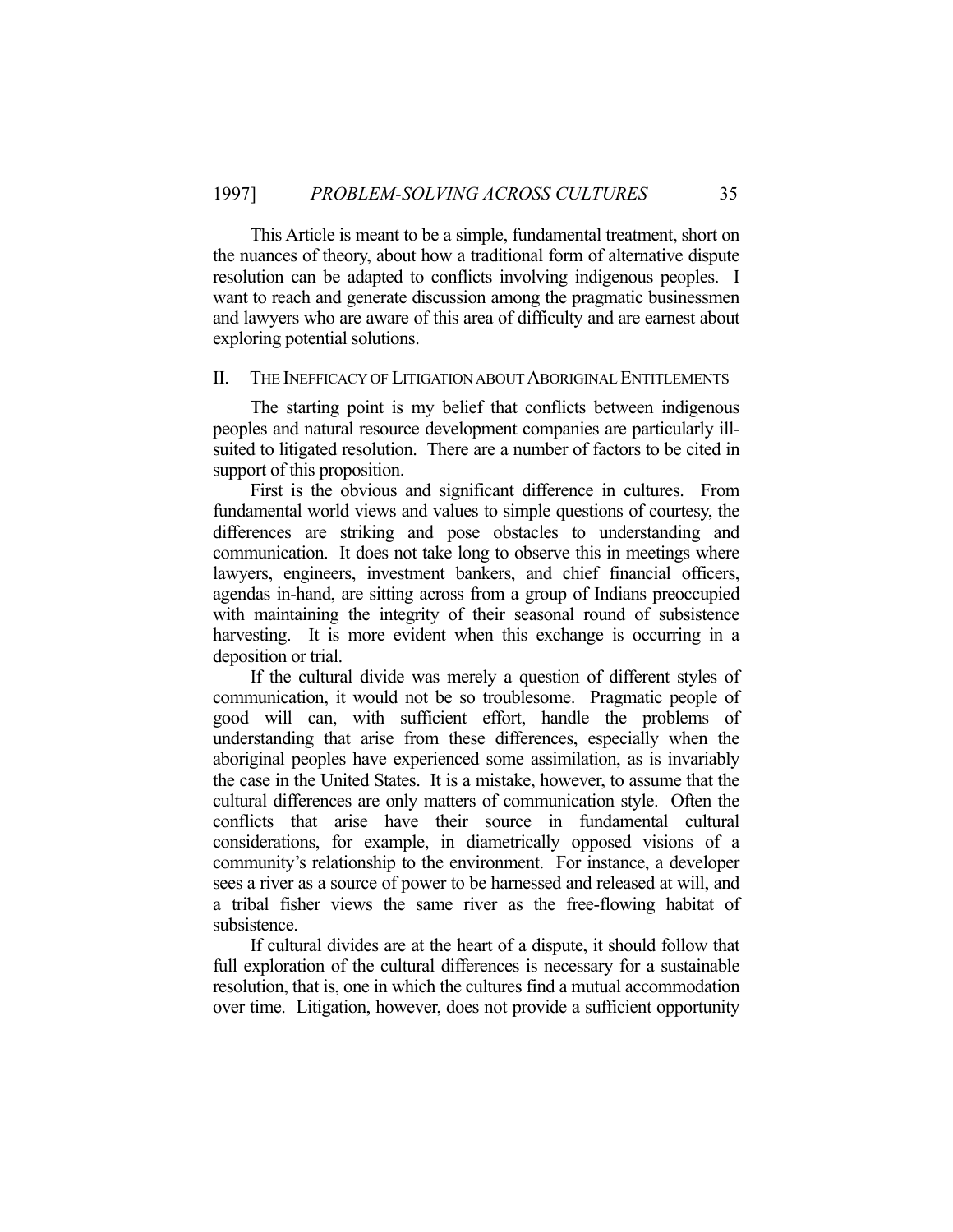for this to occur.<sup>4</sup> The adversarial, arbitral, or prosecutorial litigation models force the parties into a rigid problem-solving structure largely unresponsive to cultural differences and do not provide remedies that speak to the relevant issues. For example, the kind of social harms indigenous peoples often complain of—the erosion of traditional lifeways and the intrusive influence of the dominant society's vision of progress cannot be remedied in traditional litigation. Courts are ill-equipped to identify or assess alleged "cultural harms" and have, in the United States at least, rejected claims for their redress.<sup>5</sup> Litigation does not facilitate aboriginal understanding of, and adaptation to, the presence of the dominant society; nor does it give developers the tools to work productively alongside aboriginal cultures. Litigation gives data and "rights" that serve as leverage or the focal points of further dispute. If anything, the adversarial character of litigation tends to harden the cultural conflict through institutionalizing the parties' roles as opponents.

 Cultural differences aside, litigation of aboriginal questions is too risky for developers.<sup>6</sup> While history shows that indigenous peoples have been treated appallingly, the law has nevertheless accorded them many broad and surprising prerogatives.<sup>7</sup> These prerogatives make legal conflicts with indigenous peoples seem intractable. The entitlements are often sweeping and, although long dormant, can spring back into being despite what for others would constitute desuetude.<sup>8</sup> In aboriginal territory in the United States, such prerogatives include things as the right to tax<sup>9</sup> and regulate certain on-reservation activity,<sup>10</sup> and the right to conduct independent judicial proceedings.<sup>11</sup> The precise nature and extent of these powers are controversial and disputed, and there is an unusual degree of uncertainty surrounding the controlling legal doctrine.<sup>12</sup>

 <sup>4.</sup> *See* P.H. GULLIVER, DISPUTES AND NEGOTIATIONS: ACROSS-CULTURAL PERSPECTIVE 8 (1979).

 <sup>5.</sup> *See, e.g.*, Alaska Native Class v. Exxon Corp., 104 F.3d 1196, 1198 (9th Cir. 1997); Begay v. United States, 16 Cl. Ct. 107 (1987), *aff'd*, 865 F.2d 230, 231-32 (Fed. Cir. 1988); Duncan v. United States, 667 F.2d 36, 48-49 (Cl. Ct. 1981).

 <sup>6.</sup> *See infra* notes 8-20.

 <sup>7.</sup> *See id.*

 <sup>8.</sup> *Cf.* County of Oneida v. Oneida Indian Nation, 470 U.S. 226, 253 (1985) (holding that Oneida Tribe had common law right to sue for unlawful possession of land because 1795 Agreement conveying land from Tribe to State of New York violated 1793 Trade & Intercourse Act and was thus invalid).

 <sup>9.</sup> *See Merrion*, 455 U.S. at 137.

 <sup>10.</sup> *See* Montana v. United States, 450 U.S. 544, 557 (1981).

 <sup>11.</sup> *See* National Farmers Union Ins. Cos. v. Crow Tribe of Indians, 471 U.S. 845, 855-56 (1985).

 <sup>12.</sup> *See* Brendale v. Confederated Tribes and Bands of the Yakima Indian Nation, 492 U.S. 408 (1989). Justice White, joined by Chief Justice Rehnquist and Justices Scalia and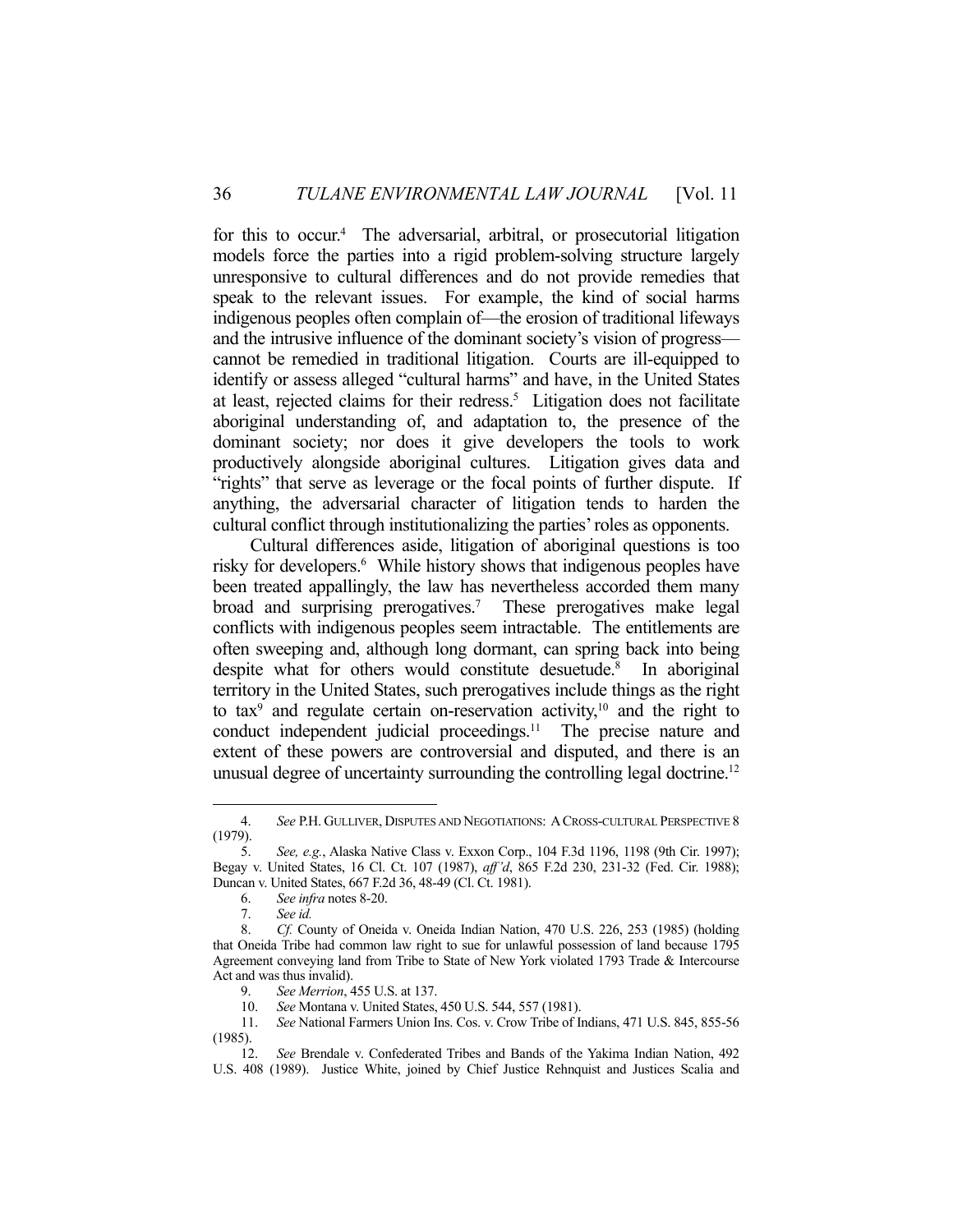However, the threat of the full application of tribal authority is real. One simply cannot guess with any degree of assurance what a court will do if faced with such a question.

 The reach of these prerogatives should not be underestimated. For example, tribal entitlements can extend into former aboriginal territory that was ceded generations ago. $13$  Thus, such entitlements can pose a threat to well-established activities conducted far beyond a tribe's territorial jurisdiction. For example, certain tribes in the Pacific Northwest of the United States possess and can enforce a right to take up to fifty percent of the anadromous fish subject to harvest from the public domain.14 Some tribes have used this right to attempt to impose an environmental servitude foreclosing much development in the region from which they traditionally harvested fish.<sup>15</sup> Tribes have also used offreservation hunting, fishing, and gathering rights as a basis for threatening to preempt the beneficial uses of entire river systems that for generations have been used to support irrigation and hydropower.<sup>16</sup> While these threats are sometimes predicated on extreme interpretations of aboriginal entitlements, courts have been reluctant to reject them out-of-hand.<sup>17</sup>

 Examples of such threats can be found all over the world. Aboriginal peoples in Australia could hold title to, or have harvesting rights over, huge tracts of land,18 aboriginal peoples in Canada enjoy special entitlements related to fishing and hunting, and also may establish

Kennedy, delivered an opinion announcing the judgment of the Court in Nos. 87-1697 and 87- 1711 and dissenting in No. 87-1622. Justice Stevens, joined by Justice O'Connor, delivered an opinion announcing the judgment of the Court in No. 87-1622 and concurring in the judgment in Nos. 87-1697 and 87-1711, post, p. 433. Justice Blackmun, joined by Justices Brennan and Marshall, filed an opinion concurring in the judgment in No. 87-1622 and dissenting in Nos. 87- 1697 and 87-1711, post, p. 448.

 <sup>13.</sup> *See, e.g.*, Washington v. Washington State Comm'l Passenger Fishing Vessel Ass'n, 443 U.S. 658, 675 (1979) (holding that the Treaty at issue guaranteed Indians a greater right to harvest a share of the fish that passes through their tribal fishing areas).

 <sup>14.</sup> *See id.*

 <sup>15.</sup> *See* United States v. Washington, 506 F. Supp. 187, 190 (W.D. Wash. 1980), *aff'd in part*, 759 F.2d 1353 (9th Cir. 1985); Muckleshoot Indian Tribe v. Hall, 698 F. Supp. 1504, 1506 (W.D. Wash. 1988).

 <sup>16.</sup> *See, e.g.*, Janet C. Neuman, *Run, River, Run: Mediation of a Water-Rights Dispute Keeps Fish and Farmers Happy—For a Time*, 67 U. COLO. L. REV. 259, 278-81 (1996) (discussing the asserted water and fishing rights of the Confederated Tribes of the Umatilla Reservation in the Umatilla River adjudication); United States v. Adair, 723 F.2d 1394, 1413 (9th Cir. 1983) (discussing the Klamath Indian Tribe's aboriginal title to the use of the waters on its land to support its hunting, fishing, and gathering lifestyle).

 <sup>17.</sup> *See Adair*, 723 F.2d at 1407.

 <sup>18.</sup> *See, e.g.*, Mabo v. Queensland, (1992) 107 A.L.R. 1; The Wik Peoples v. Queensland*,* slip op., FC 96/044 (Feb. 3, 1997).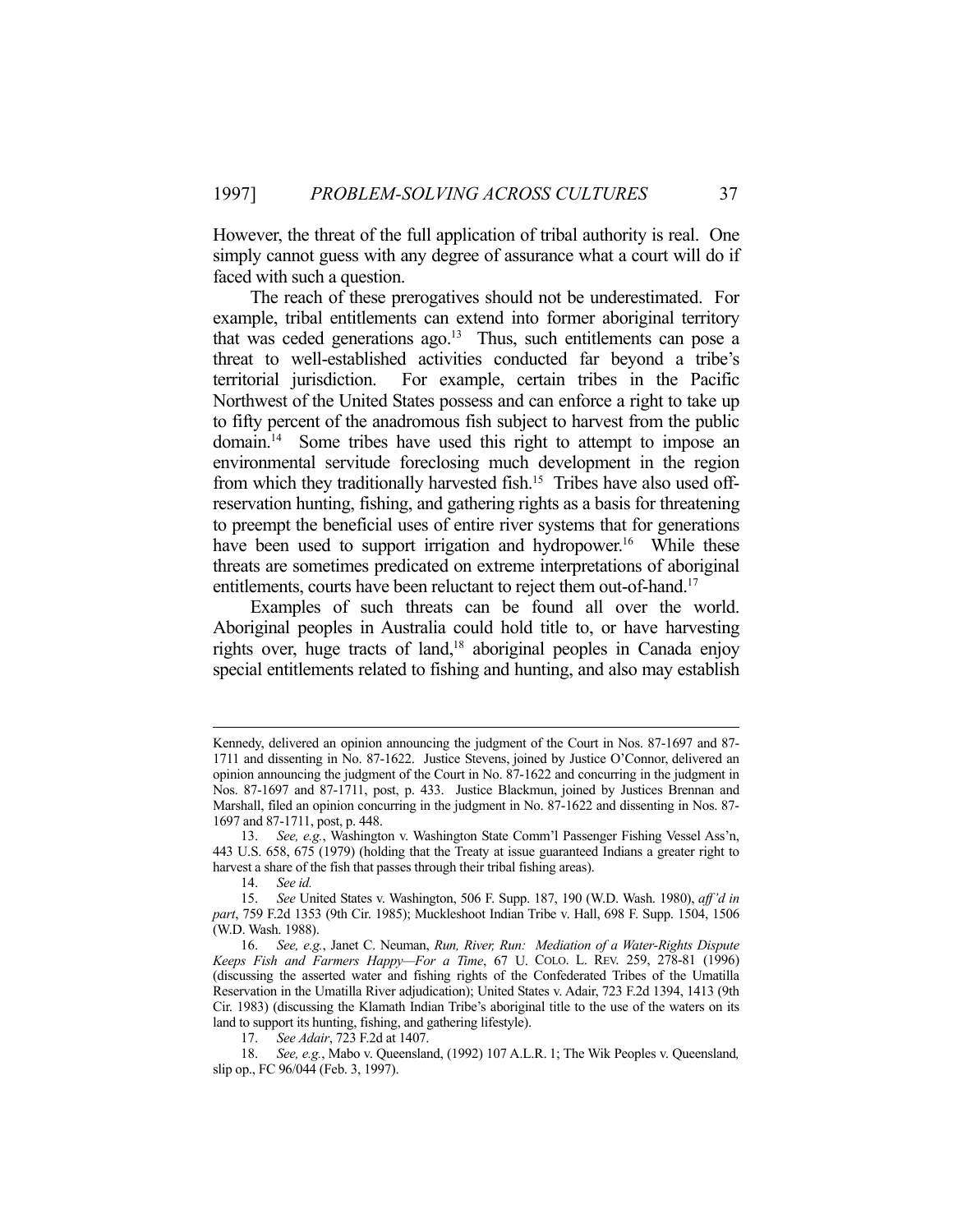aboriginal title to ancestral lands, $19$  and the Maori peoples of New Zealand have recourse to a special tribunal to vindicate their entitlements.<sup>20</sup> With real threats such as these, litigation does not seem a wise option.

 Similar risks exist for aborigines. Every time an aboriginal entitlement is litigated, there is a real risk that the court system will reject it and affect a radical curtailment of aboriginal rights. One has only to consult the United States Supreme Court's most recent Indian law decisions to appreciate the possibilities.<sup>21</sup>

 Then there is the question of the attention the prerogatives of indigenous peoples command on the world stage. This can make even successful litigation useless. Indigenous peoples are a recurring object of international interest, fascination, and sympathy. International organizations have made important pronouncements about aboriginal peoples and their entitlements.22 The popular media has had an even greater impact. From romanticized cinematic treatments to journalistic exposés and the world music scene, the media has given a decided cachet to aboriginal questions.23 This attention necessarily has implications for development. Much natural resource development is big business, backed by publicly traded securities, and financed internationally. Such development is sensitive to public scrutiny and the enhanced governmental regulation that frequently comes with adverse publicity.24

 Even if courts in some countries are inclined to insulate private developers from the entitlements of indigenous peoples, they can do little to prevent international bodies and the media from generating the social pressure to deal with indigenous peoples in an accommodative way. Royal Dutch Shell's experience in the Ogoni region of Nigeria is a prime example of this kind of public scrutiny and outrage.<sup>25</sup> Such attention has implications for the investment decisions of institutional and commercial

 <sup>19.</sup> *See, e.g.*, Regina v. Sparrow, [1990] D.L.R. 385 (harvesting); Delgamuukw v. British Columbia, No. 23799 [1997] Supreme Court of Canada (aboriginal title).

 <sup>20.</sup> *See* P.G. McHugh, *The Constitutional Role of the Waitangi Tribunal*, NEW ZEALAND L.J. 224 (1985).

 <sup>21.</sup> *See, e.g.*, Strate v. A-1 Contractors, 117 S. Ct. 1404, 1415-16 (1997) (holding tribal court could not entertain civil action against nontribal individuals for an accident that occurred on public highway crossing reservation).

 <sup>22.</sup> *See, e.g.*, Inter-American Commission on Human Rights of the Organization of American States draft Declaration on the Rights of Indigenous Peoples (Sept. 18, 1995); U.N. Draft Declaration on the Rights of Indigenous Peoples (Aug. 23, 1993).

 <sup>23.</sup> *See* Paul Lewis, *Blood and Oil: After Nigeria Represses, Shell Defends Its Record*, N.Y.TIMES, Feb. 13, 1996, at A-1.

 <sup>24.</sup> *See id*.

 <sup>25.</sup> *See id.*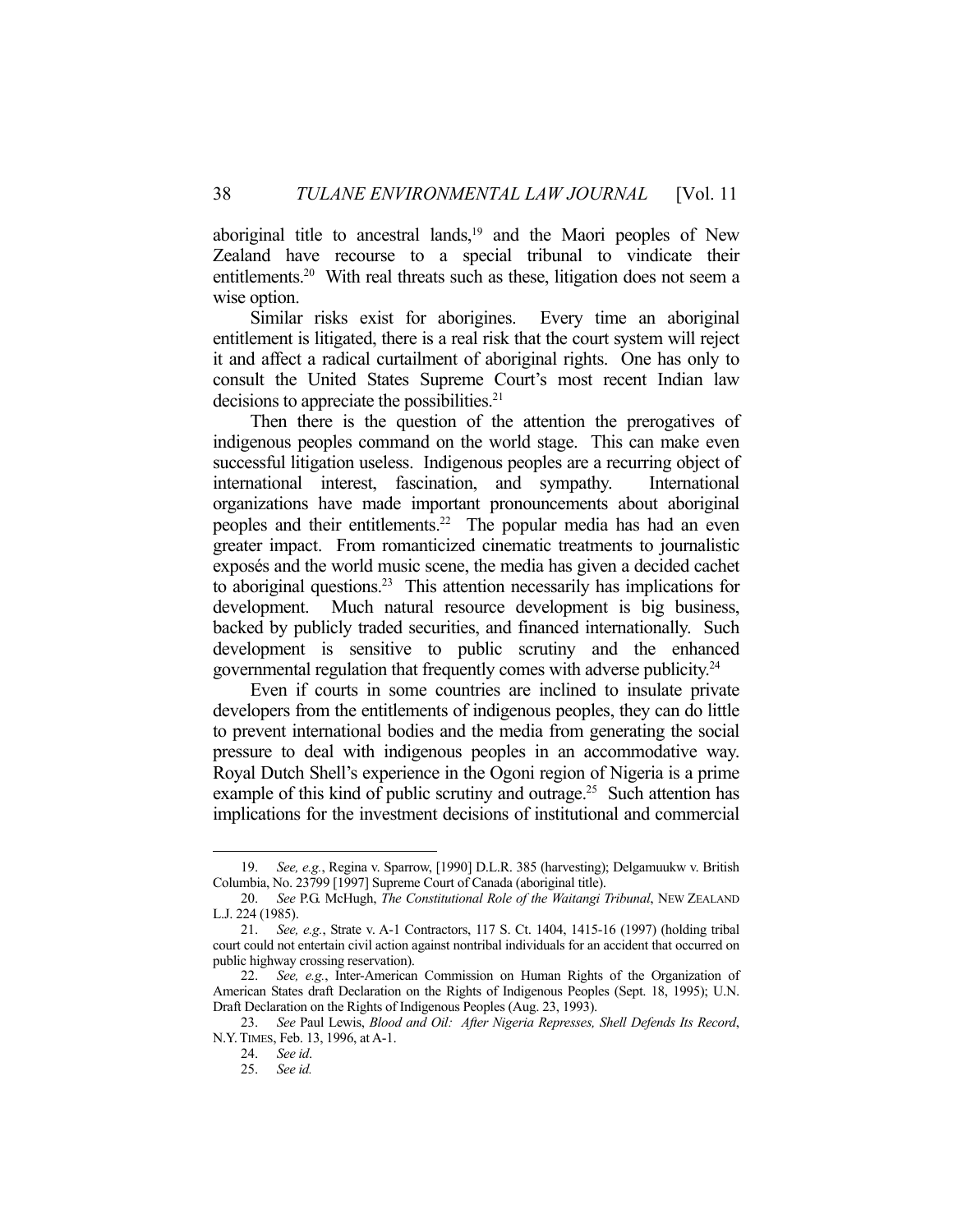investors, as well as for the permitting and regulatory decisions of governments. All this is serious cause for treating the conflict between natural resource developers and indigenous cultures as warranting special attention, and for seeking a better approach than litigation offers to resolving the disputes between these two constituencies.

## III. ACASE IN POINT: IDAHO POWER COMPANY AND THE NEZ PERCE TRIBE

 In late 1991, the largest electric utility in the State of Idaho, Idaho Power Company  $(IPC<sub>0</sub>)<sup>26</sup>$  found itself at the center of a legal dispute whose focal point was the tension between indigenous entitlements and natural resource development.<sup>27</sup> IPCo is a private, investor-owned utility formed in 1916.28 It supplies electricity to over 300,000 customers in a 20,000 square-mile area that includes southern Idaho, eastern Oregon, and northern Nevada.<sup>29</sup> Much of its electricity is generated through the company's sixteen dams on the Snake River and its tributaries.<sup>30</sup> The rivers and streams that drive the company's hydro plants are components of the Columbia River Basin, a congeries of streams and rivers running from southern British Columbia through Montana, Idaho, Wyoming, Washington, and Oregon to the Pacific Coast.<sup>31</sup> Today, IPCo's monumental three-dam Hells Canyon Complex on the Snake River sits astride the deepest canyon in North America, and IPCo is a dominating presence in the region. That, however, was not always the case.

 From time immemorial, the Nez Perce Tribe had occupied parts of the region in which IPCo now operates. The Nez Perce were an indigenous presence in the plateau region consisting of present-day southern and western Idaho and the eastern halves of Oregon and Washington.<sup>32</sup> Its aboriginal territory consisted of some approximately fourteen million acres.

<sup>26.</sup> For a good history of IPCo, see CONSTANCE SULLIVAN & GRETEL EHRLICH, LEGACY OF LIGHT (1987).

 <sup>27.</sup> This legal dispute is the subject of a reported decision, *Nez Perce Tribe v. Idaho Power Co.*, 847 F. Supp. 791 (D. Idaho 1994). Along with John D. Lowery, I served as counsel for Idaho Power Company in this litigation and the mediation process discussed in this essay. Everything that appears here is solely my opinion, and should not be attributed to Idaho Power Company or Mr. Lowery.

 <sup>28.</sup> *See* 1 MOODY'S PUBLIC UTILITY MANUAL 555 (Moody's Investors Serv., Inc. 1996).

 <sup>29.</sup> *See id.*

 <sup>30.</sup> *See id.* at 557.

 <sup>31.</sup> *See* Michael C. Blumm, *Hydropower vs. Salmon: The Struggle of the Pacific Northwest's Anadromous Fish Resources for a Peaceful Coexistence with the Federal Columbia River Power System*, 11 ENVTL. L. 211, 212-13 (1981).

 <sup>32.</sup> *See* United States v. Oregon, 787 F. Supp. 1557, 1559 (D. Or. 1992).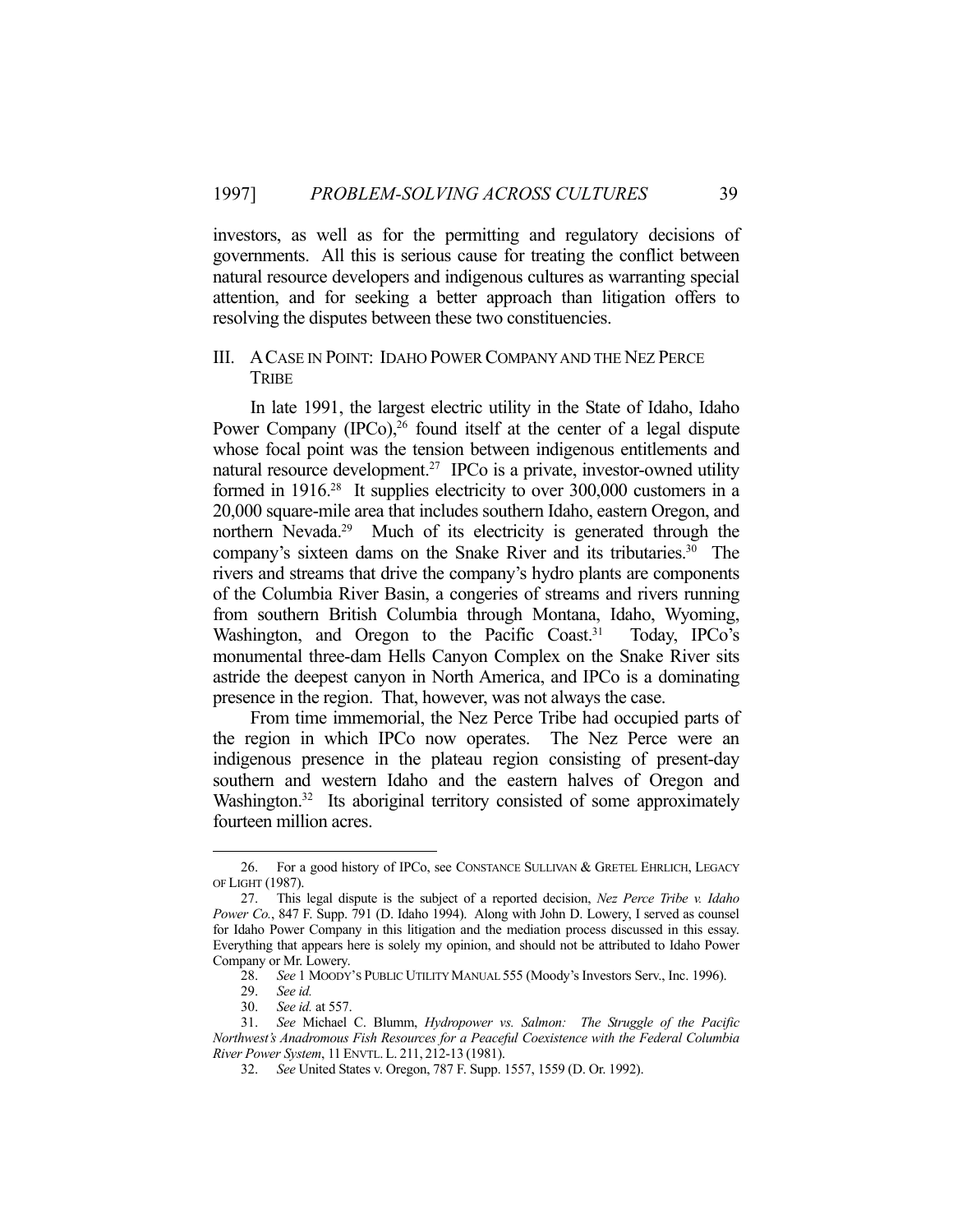The Nez Perce traditionally lived a subsistence lifestyle consisting of a seasonal round of hunting, fishing, and gathering. The Tribe and the anthropologists working with the Tribe assert that as part of this round, its members traditionally harvested salmon and other fish from vast portions of the Snake and greater Columbia River Basin, and used these fish for subsistence, commercial, and ceremonial purposes. Some anthropologists have opined that up to fifty percent of the Nez Perce diet traditionally consisted of salmonids.33

 By the 1850s, the Nez Perce, along with such other tribes as the Blackfeet, Cayuse, Yakama, and Umatilla, found themselves in the path of the United States expansion into the Pacific Northwest.<sup>34</sup> The United States was very eager to get the tribes out of the way, and thus facilitate the pacification and settlement of territory.<sup>35</sup> To that end, and in conformance with the United States recognition of aboriginal tribes as sovereign entities possessing "Indian title" to their aboriginal lands,<sup>36</sup> the United States began to negotiate treaties in the region to obtain the formal cession of tribal territory.37 In 1855, the United States entered into a treaty with the Nez Perce, under which the Tribe ceded some seven million acres of territory and agreed to retain a reservation of about 7.7 million acres in what is today central Idaho.<sup>38</sup> That treaty stated that "[t]he exclusive right of taking fish in all the streams where running through or bordering said reservation is further secured to said Indians; as also the right of taking fish at all usual and accustomed places in common with citizens of the Territory  $\dots$ ."<sup>39</sup> This provision, or its functional equivalent, is found in most of the treaties the United States negotiated with the Pacific Northwest tribes in the 1850s.<sup>40</sup>

 As is true throughout the course of the United States relations with indigenous peoples during westward expansion, the 1855 treaty with the Nez Perce was honored in the breach. A mere few years later, gold was

 <sup>33.</sup> *See* D. Walker, *Mutual Cross-Utilization Of Economic Resources in the Plateau: An Example from Aboriginal Nez Perce Fishery Practices*, Laboratory of Anthropology, Rpt. of Investigations No. 41, Wash. State Univ., Pullman, WA (1967).

 <sup>34.</sup> *See generally* DAVID LAVENDER, LET ME BE FREE: THE NEZ PERCE TRAGEDY (1992) (discussing United States western advancement and how Nez Perce's possession over land quickly diminished as a result of various treaties).

 <sup>35.</sup> *See* United States v. Oregon, 29 F.3d 481, 484 (9th Cir. 1994), *amended by* 43 F.3d 1284 (9th Cir. 1994).

 <sup>36.</sup> *See, e.g.*, Johnson v. McIntosh, 21 U.S. (8 Wheat.) 543, 568 (1823).

 <sup>37.</sup> *See, e.g.*, Nez Perce Tribe v. Idaho Power Co., 847 F. Supp. 791, 805-06 (D. Idaho 1994).

 <sup>38.</sup> Treaty with the Nez Perces, 12 Stat. 957 (1855).

 <sup>39.</sup> *Id.* at art. III.

 <sup>40.</sup> *See Nez Perce Tribe*, 847 F. Supp. at 806.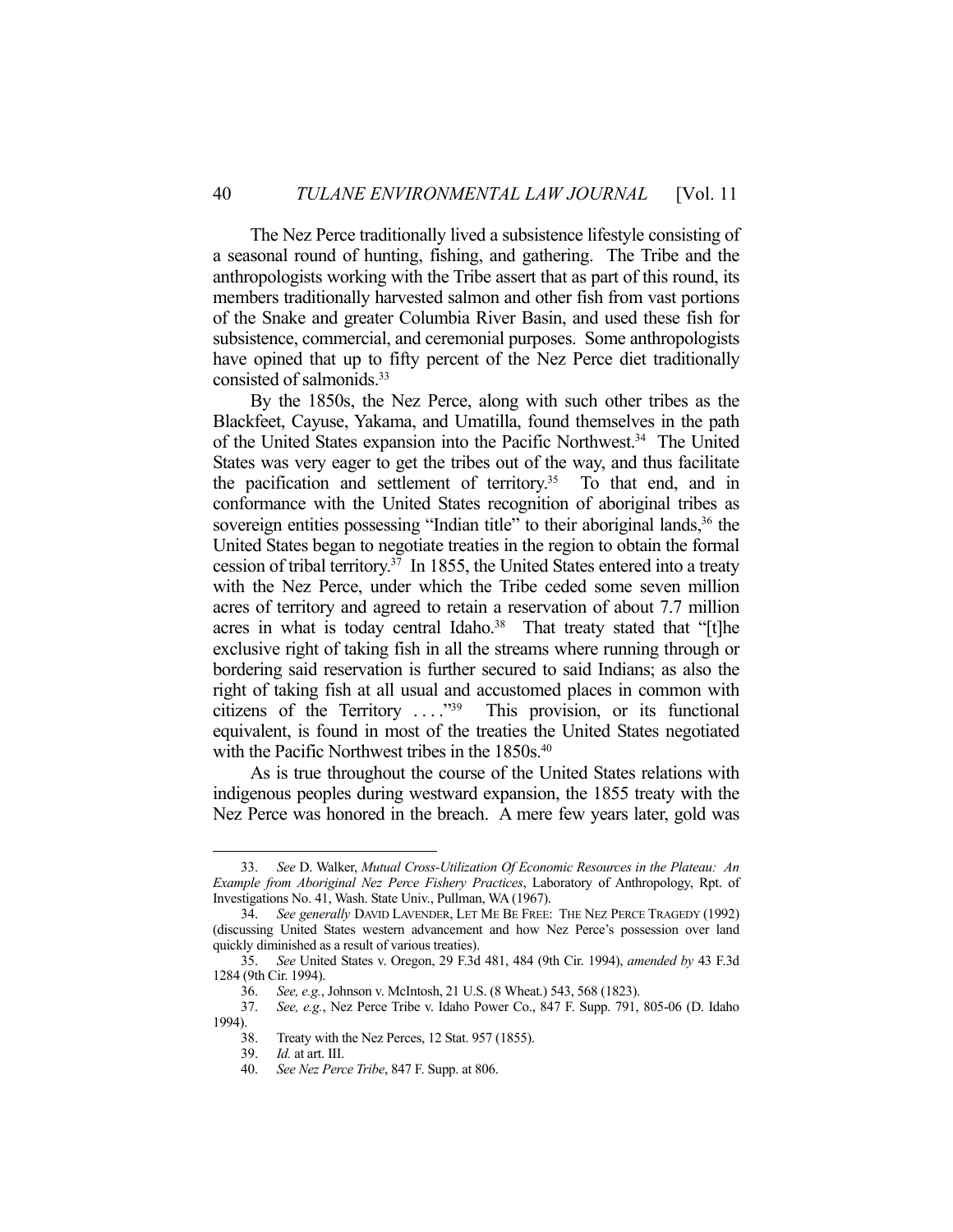discovered on Nez Perce lands and settlers began illegally invading the reservation in search of profitable stakes.<sup>41</sup> This generated tremendous friction. The United States, therefore, reinitiated treaty discussions with the Nez Perce.<sup>42</sup> In 1863, the United States entered into another treaty with the Nez Perce in which the original reservation was diminished by over 6.9 million acres, leaving the Nez Perce about 750,000 acres.<sup>43</sup> This treaty did not have the support of the whole Tribe.<sup>44</sup> Disagreements about its enforcement eventually lead to the Nez Perce War of 1877, which culminated in the famous flight of Chief Joseph and the United States successful pursuit, capture, and internment of the rebellious portions of the Nez Perce.45 The Tribe was effectively rendered in two—the descendants of those who refused the terms of the 1863 treaty, and those who remained on the diminished reservation.<sup>46</sup>

 In 1893, the United States entered into an agreement with the Tribe in which Tribal members were allotted plots on the reservation for homesteads,<sup>47</sup> and the remainder of the reservation, some 549,559 acres, was opened to public settlement.<sup>48</sup> This agreement was part of the United States continuing desire for land for settlement, and in furtherance of the assimilationist policies of the 1800s. Thus, by the turn of the century, the Nez Perce Tribe possessed a very different stature in the region than it had less than fifty years earlier.

 The resources of the region had suffered a similar fate. Commercial fishing in the Columbia Basin and the advent of the fish-canning industry had caused the beginning of a decline in the fisheries.<sup>49</sup> While the Nez Perce and Columbia Basin tribes still exercised their rights to fish at their "usual and accustomed" off-reservation fishing places "in common with citizens of the territory," there were increasing conflicts as White fishers,

 <sup>41.</sup> *See generally* LAVENDER, *supra* note 34, at 169.

 <sup>42.</sup> *See id.* at 173.

 <sup>43.</sup> Treaty with the Nez Perces, 14 Stat. 647 (1863).

 <sup>44.</sup> *See* LAVENDER, *supra* note 34, at 337.

 <sup>45.</sup> *See id*. at 326-27.

See id. Generally speaking, those members of the Nez Perce Tribe who remained on the diminished reservation are the ancestors of the current tribal membership; most of those who refused to acquiesce are still dispersed, and are not legally entitled to any of the treaty rights still enjoyed by those who accepted the United States terms. *See* United States v. Oregon, 29 F.3d 481 (9th Cir. 1994), *amended by* 43 F.3d 1284 (9th Cir. 1994).

 <sup>47.</sup> Agreement with the Nez Perce Indians in Idaho, May 1, 1893, 28 Stat. 327.

 <sup>48.</sup> For the best sources computing land loss, see Nez Perce Tribe v. United States, 18 Ind. Claims Comm. 1 (1967) (1855 territory and original reservation); Nez Perce Tribe v. United States, 8 Ind. Claims Comm. 22 (1959) (1863 cession); Nez Perce Tribe v. United States, 13 Ind. Claims Comm. 184 (1964).

 <sup>49.</sup> *See* Blumm, *supra* note 31, at 211, 214-15.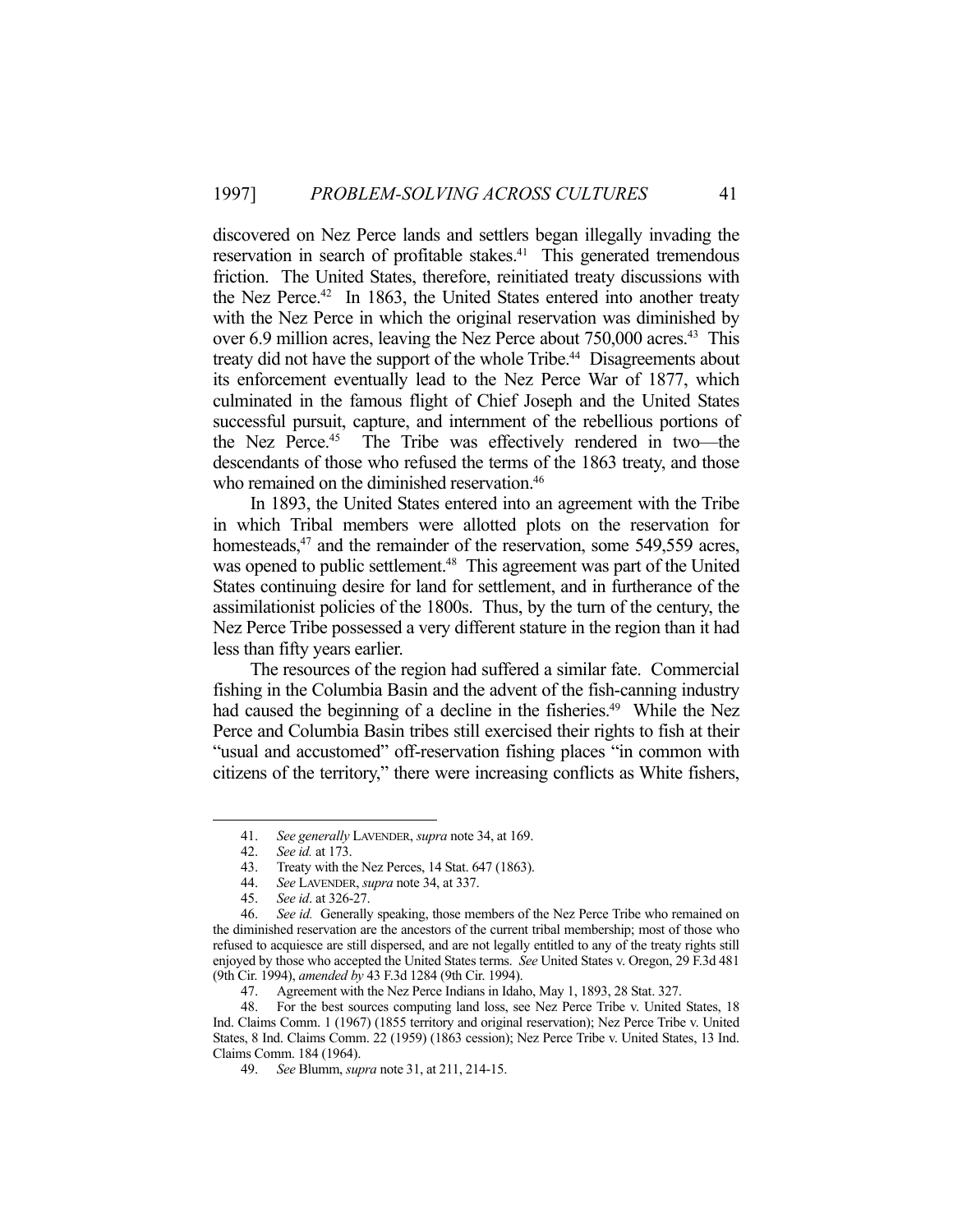using enhanced techniques such as fish wheels, began to dominate the fishery.<sup>50</sup>

The various treaty tribes resisted total exclusion from the fisheries.<sup>51</sup> There followed a period of about seventy years of intermittent and now well-known legal battles between tribes and either private landowners or State regulatory authorities concerning the extent of the tribes' treaty fishing right.<sup>52</sup> Ultimately, courts recognized that the treaty tribes had a legally protectable right to take up to fifty percent of the harvestable fish from the public domain.<sup>53</sup>

During this period, there was a constant decline in the fisheries.<sup>54</sup> The United States decision to develop comprehensively the Basin's water resources for, among other things, irrigation, hydro-power, and transportation hastened this decline.<sup>55</sup> The United States made a conscious decision to use the Columbia Basin's water resources to further its vision of progress and development in the region.<sup>56</sup> As orchestrated and directed by the United States, this development entailed the building of more than thirty federal dams on the Columbia and Snake Rivers and their tributaries, as well as the licensing of numerous private and municipal dams in the same watershed.<sup>57</sup>

 The story of the development of the Columbia Basin's water resources is of almost mythic stature, filled with grandiose engineering marvels such as the Grand Coulee dam. It has largely passed into a Guthrie-esque folklore of American progress. The contemporary result is that the Columbia Basin generates some eighty percent of the Pacific Northwest's electricity,<sup>58</sup> irrigates seven million acres of land east of the Cascade Mountains,<sup>59</sup> and the region's water resources support large-scale mining and timbering, while the fisheries are devastated. Currently, the steelhead trout and the sockeye and chinook salmon in portions of the

 <sup>50.</sup> *See, e.g.*, United States v. Winans, 198 U.S. 371, 380-81 (1905).

 <sup>51.</sup> *See* Washington v. Washington State Comm'l Passenger Fishing Vessel Ass'n, 443 U.S. 658, 667 (1979).

 <sup>52.</sup> For examples of such well-known legal battles, see *Washington State Commercial Passenger Fishing Vessel Ass'n*, 443 U.S. at 658; *Winans*, 198 U.S. at 371.

 <sup>53.</sup> *See Washington State Comm'l Passenger Fishing Vessel Ass'n*, 443 U.S. at 685.

 <sup>54.</sup> *See* Blumm, *supra* note 31, at 214-15.

 <sup>55.</sup> *See id.* at 229-30.

 <sup>56.</sup> *See id.* at 217.

 <sup>57.</sup> *See generally id.* at 223-48 (detailing the legislative history of the development of the Federal Columbia River Power System).

 <sup>58.</sup> *See id.* at 212-13.

 <sup>59.</sup> *See id.*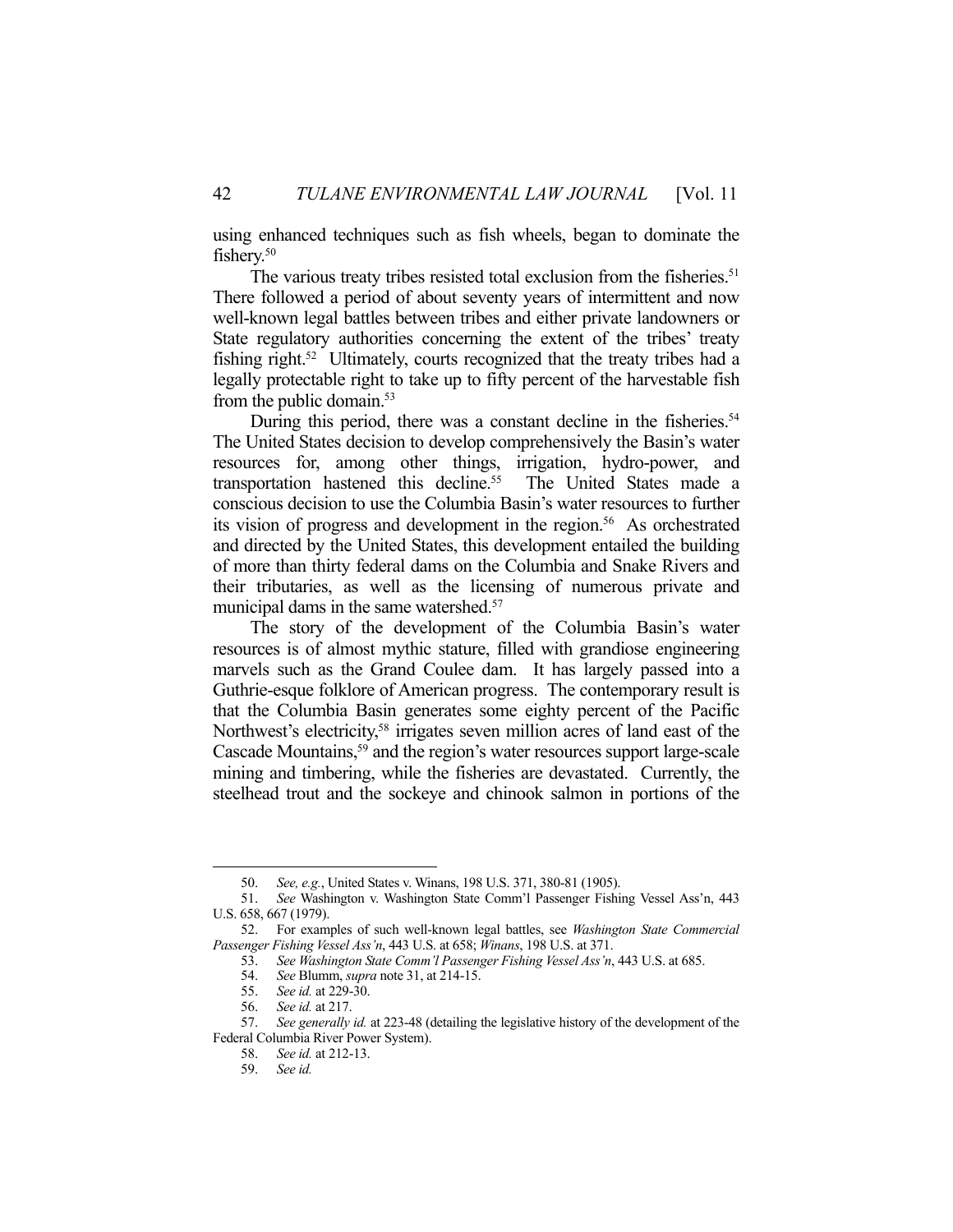Basin have been declared to be either in imminent danger of extinction, or threatened with that status.<sup>60</sup>

 IPCo's dams on the Snake River fit securely into the federal government's plan for the comprehensive development of the Basin. Indeed, the federal government originally planned to construct and operate a huge dam at Hells Canyon, but the election of Eisenhower as President caused an administrative shift toward private enterprise, and resulted in the Federal Power Commission (now the Federal Energy Regulatory Commission) entertaining favorably a license application from IPCo to construct its three-dam project.<sup>61</sup> In 1955, one hundred years after its original treaty with the Nez Perce, the United States issued that license to IPCo.<sup>62</sup>

 Thirty-seven years later, the Nez Perce Tribe filed a lawsuit against IPCo.63 It asserted that IPCo's Hells Canyon Complex was, through its allegedly negligent construction, operation, and maintenance, responsible for a large part of the decline in the fisheries of the Snake River.<sup>64</sup> The Tribe demanded \$150,000,000 in damages as compensation for the alleged impairment of its right to harvest fish from its "usual and accustomed" fishing places.<sup>65</sup>

 It is not difficult to imagine the incredulity with which the company might greet such an action. IPCo is a cornerstone of the regional economy. Its dams are licensed directly by the United States government.66 As a part of that license regime, the company is required to provide extensive mitigation measures for the impacts its operations have on the fisheries, $67$  and the company believed it was in full compliance with the mitigation requirements the federal government had imposed.<sup>68</sup>

 Certain other facts were similarly striking. The Nez Perce Reservation is more than fifty miles away from the Hells Canyon Complex, and the Tribe had not used the region in proximity to the dams

 <sup>60.</sup> *See* 50 C.F.R. § 17.11 (1996); Endangered and Threatened Species, 62 Fed. Reg. 43937, 43950 (1997) (to be codified at 50 C.F.R. pts. 222 and 227). *See also* American Rivers v. National Marine Fisheries Serv., 109 F.3d 1484, 1486-88 (9th Cir. 1997) (holding that the dams contributed to the grave mortality rate problem of the already endangered and threatened salmon species living in the Snake and Columbia River migratory corridor).

 <sup>61.</sup> *See* Blumm, *supra* note 31, at 238-39.

 <sup>62.</sup> *See In re* Idaho Power Co., 14 F.P.C. 55, 71 (1955), *aff'd*, National Hells Canyon Ass'n v. Federal Power Comm'n, 237 F.2d 777 (D.C. Cir. 1956).

 <sup>63.</sup> *See* Nez Perce Tribe v. Idaho Power Co., 847 F. Supp. 791, 794 (D. Idaho 1994).

 <sup>64.</sup> *See id.*

 <sup>65.</sup> *See id.* 

 <sup>66.</sup> *See id.* 

 <sup>67.</sup> *See id.* at 816-17.

 <sup>68.</sup> *See id.* at 800-01.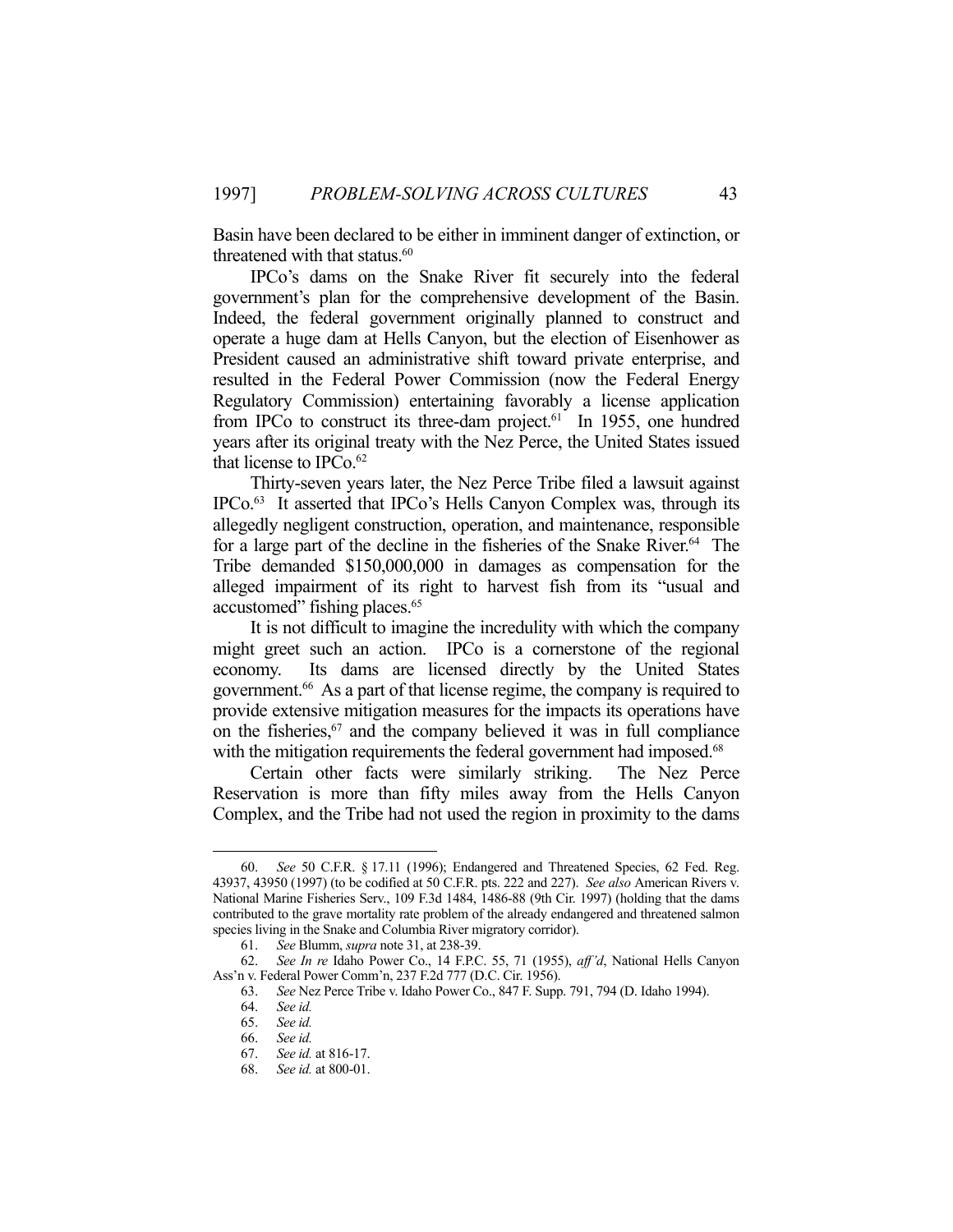for more than 150 years. According to some scholars, the Tribe had lost its sway over that region prior to the 1855 treaty.<sup>69</sup> The dams were licensed more than thirty-five years before the lawsuit, and the licensing process allowed for the participation of the Tribe as well as other potentially interested parties.70 The regulatory agency also entertained post-licensing petitions regarding IPCo's operations, and the Nez Perce had previously utilized this procedure to obtain extensive fisheries mitigation measures.<sup>71</sup> In the larger sense, the dams were wholly consistent with the region's history and the federal orchestration of the development of the Basin's resources. In IPCo's eyes, to equate the construction and operation of the Hells Canyon Complex with tortious conduct requiring damages is little different than seeking reparations for the course of history. IPCo felt itself a scapegoat for federal policy decisions and the lightning rod for the Tribe's historical grievances.

 What was clear, however, was that IPCo had to take the Tribe's action with the utmost seriousness. Despite the fact that the Tribe's damage claim was inflated, it still posed a serious risk for the company. The theory upon which the Tribe's damage theory rested was attenuated and not directly supported, but cogent and beguiling. According to the Tribe's theory, the federal government had guaranteed in the 1855 treaty, the Tribe's right to take fish from the usual and accustomed fishing places.72 Since then, the courts had determined that this fishing right was a property interest deserving of legal protection.<sup>73</sup> Interference with similar rights to take fish, such as those provided in state fishing permits, have resulted in common law damages awards when, for example, an oil spill occurs and prevents fishermen from harvesting.<sup>74</sup> The Federal Power Act provides that licensees such as IPCo, can be liable for certain types of trespasses,75 although the statute had not been construed to embrace wrongs such as the Tribe alleged.<sup>76</sup>

 The facts showed that, as with even the best operated dams, IPCo's Hells Canyon Complex did have an impact on the fisheries, albeit one

 <sup>69.</sup> *See* D. Walker, *Lemhi Shoshone-Bannock Reliance on Anadromous and Other Fish Resources*, 26 NORTHWEST ANTHROPOLOGICAL RESEARCH NOTES 123 (1992) (discussing the aboriginal use of the region).

 <sup>70.</sup> *See Nez Perce Tribe*, 847 F. Supp. at 816.

 <sup>71.</sup> *See id.* at 794.

 <sup>72.</sup> *See id.* 

 <sup>73.</sup> *See* Muckleshoot Indian Tribe v. Hall, 698 F. Supp. 1504, 1511-12 (W.D. Wash. 1988).

 <sup>74.</sup> *See* Union Oil Co. v. Oppen, 501 F.2d 558, 570 (9th Cir. 1974).

 <sup>75.</sup> *See* 16 U.S.C. § 803(c) (1994).

 <sup>76.</sup> *See Nez Perce Tribe*, 847 F. Supp. at 817.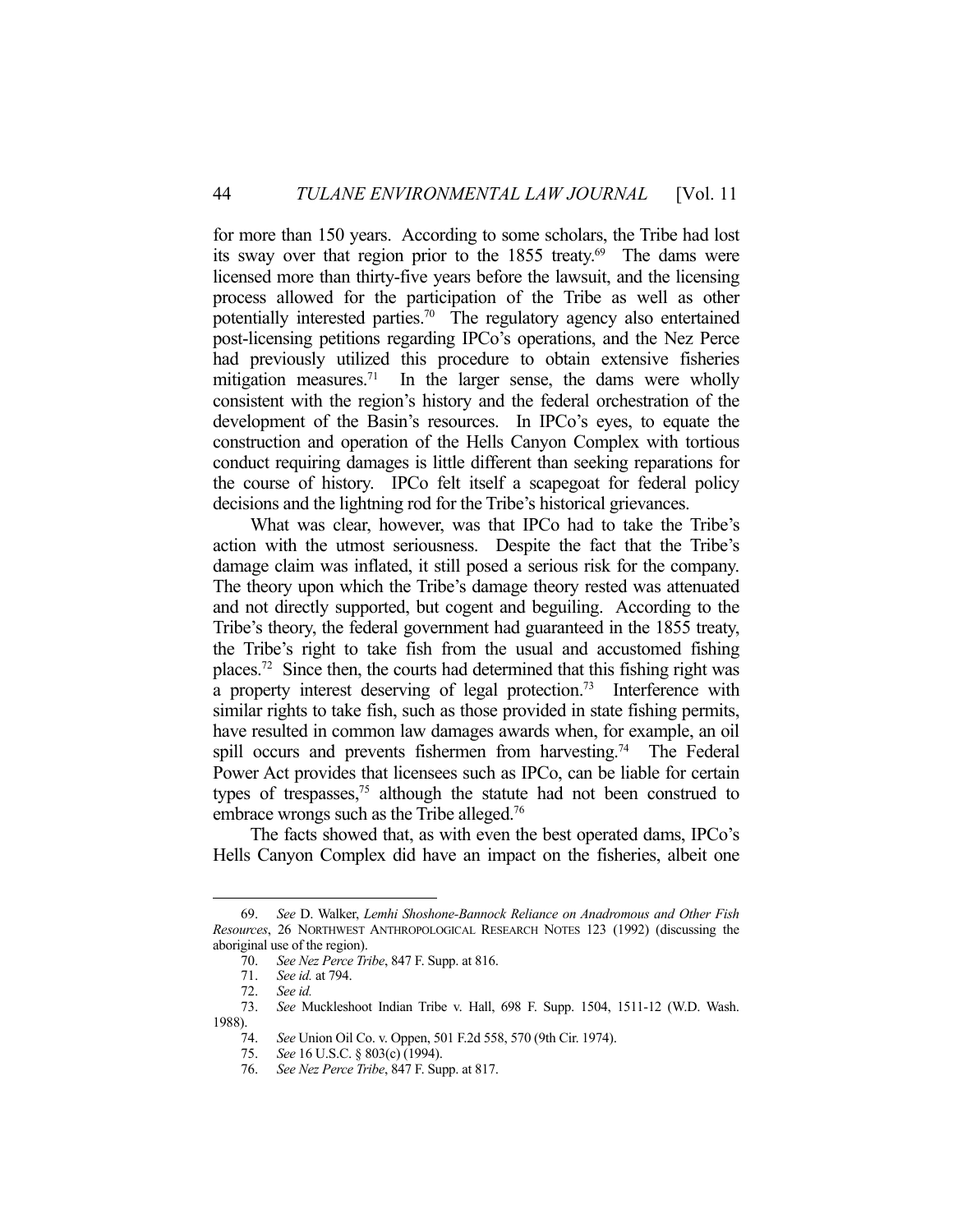that the federal government contemplated and the mandated mitigation measures had addressed.<sup>77</sup> The Tribe asserted that the mitigation was ineffective and thus that damages should follow.78 Attenuated or not, there was risk inherent in the Tribe's contentions.

 As the court decision in *Nez Perce Tribe* illustrates, there are many substantial, and several dispositive, arguments undermining the Tribe's position.79 One of the principal arguments concerned the preemptive character of the federal licensing scheme. $80$  The second proposition was that the Tribe's fishing right did not provide the basis for imposing an environmental servitude on a publicly managed water resource essential to the livelihood of a substantial portion of the Pacific Northwest.<sup>81</sup> However, the downside risk was very great: to be assigned liability for the destruction of a fishery would entail significant economic, regulatory, and operational implications, as well as a large public relations difficulty.

 This damages case standing alone was sufficient grounds for the company to assess whether there was an accommodative means to handle the conflict with the Tribe. The damages case did not, however, stand alone. The lawsuit foreshadowed the even more significant disputes that could potentially follow. Coupled with the damages action, these other disputes took triangular form, with the Snake River's fishery at the center.

 The second side of the triangle was a Federal Energy Regulatory Commission (FERC) re-licensing proceeding. IPCo's license for the Hells Canyon Complex is for a term of fifty years and is up for renewal in 2005.82 Under the Federal Power Act, the renewal of a license turns in part on the impact the facilities have upon the fisheries.<sup>83</sup> In IPCo's case, renewal could in all likelihood be dependent upon the company undertaking fisheries mitigation measures in addition to those it undertook during the first license term. Depending on FERC's determinations, which would turn on its assessment in light of the contributions of interested parties, those could be extensive and expensive. Under the Federal Power Act, Indian tribes with natural resource harvesting rights affected by a facility have an enhanced status; they must be consulted concerning a facilities' impacts, and their

 <sup>77.</sup> *See id.* at 800.

 <sup>78.</sup> *See id.* at 795.

 <sup>79.</sup> *See id.* at 791.

 <sup>80.</sup> *See id.* at 812.

 <sup>81.</sup> *See id.* at 809-10.

 <sup>82.</sup> *See In re* Idaho Power Co., 14 F.P.C. 55 (1955), *aff'd*, National Hells Canyon Ass'n v. Federal Power Commission, 237 F.2d 777 (D.C. Cir. 1956).

 <sup>83.</sup> *See* 16 U.S.C. § 811 (1994).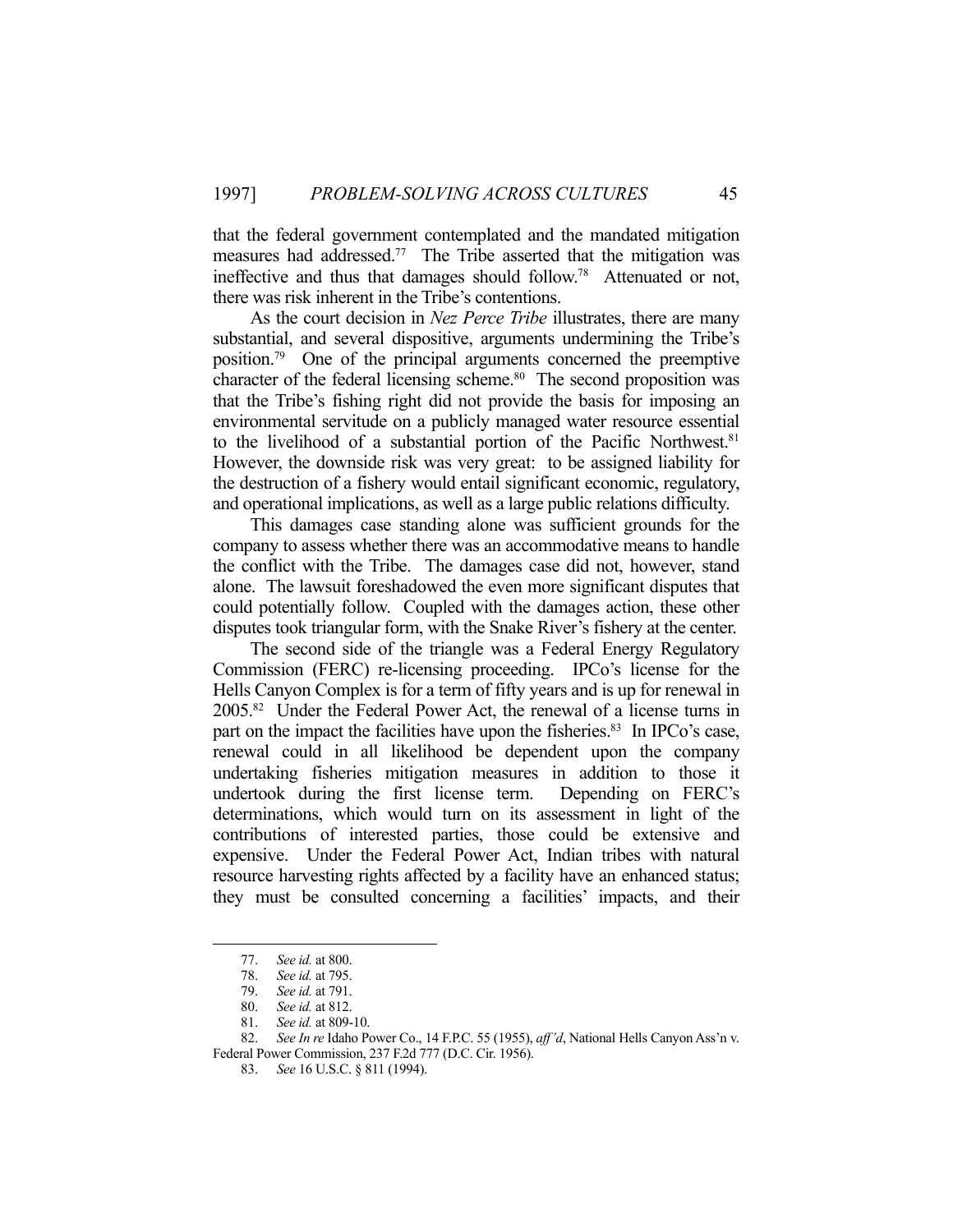comments carry weight with the Commission.<sup>84</sup> The Nez Perce Tribe could therefore be a significant actor in the company's relicensing efforts. If IPCo and the Tribe, already adversaries in the litigation, remained adverse in the relicensing process, the company would likely face a very contentious, extremely lengthy, costly, and perhaps only marginally successful re-licensing proceeding.

 The third side of the triangle was the dispute over the waters of the Snake River. The Idaho State Court was, and still is, in the midst of adjudicating rights to the waters of the entire Snake River.<sup>85</sup> This adjudication includes thousands of claims and will have an impact on virtually every water user in south and central Idaho. IPCo is one of those claimants.86 IPCo's ability to generate power turns on its rights to Snake River water: the water is its fuel, which when stored in the company's reservoirs, and when released to flow through the company's turbines, is central to IPCo's ability to supply its customers. For example, without the right to store water during certain periods, the company would not thereafter have the water to generate power to meet its needs during periods of peak demand for electricity.

The Tribe is also a claimant in the Snake River Basin Adjudication.<sup>87</sup> The Tribe asserts that when the federal government executed its 1855 treaty with it, and reserved to the Tribe the right to take fish, the United States also reserved to the Tribe the right to enough water in the Snake River to sustain its traditional fishery. Again, the Tribe's legal theory is attenuated and controversial. But, at least one court has accepted such reasoning.<sup>88</sup> If so adjudicated, this right could be very large. It could also be senior to all other water users. Water rights in Idaho, as in much of the Western United States, are based on prior appropriation—first in time is first in right. The Tribe asserts that because its right to water is aboriginal in character, it has a priority date of time immemorial.<sup>89</sup> Therefore, the water right the Tribe claims might, during periods of fish migration, preempt all other water users, including IPCo.

 Thus, the stage was set for a conflict of unusual dimensions and implications that could become a constant in the company's planning for the foreseeable future. In many ways it was a paradigm of the intractable

 <sup>84.</sup> *See* 16 U.S.C. §§ 797(e), 803(a)(2)(B) (1994).

 <sup>85.</sup> *See* Snake River Basin Adjudication, No. 39576 (5th Judicial Dist., Co. of Twin Falls, Idaho).

 <sup>86.</sup> *See id.*

 <sup>87.</sup> *See id.*

 <sup>88.</sup> *See* United States v. Adair, 723 F.2d 1394, 1410-11 (9th Cir. 1983).

 <sup>89.</sup> *See* United States v. Winans, 198 U.S. 371 (1905); Winters v. United States, 207 U.S.

<sup>564 (1908) (</sup>recognizing the Tribe's claim that right to water is aboriginal).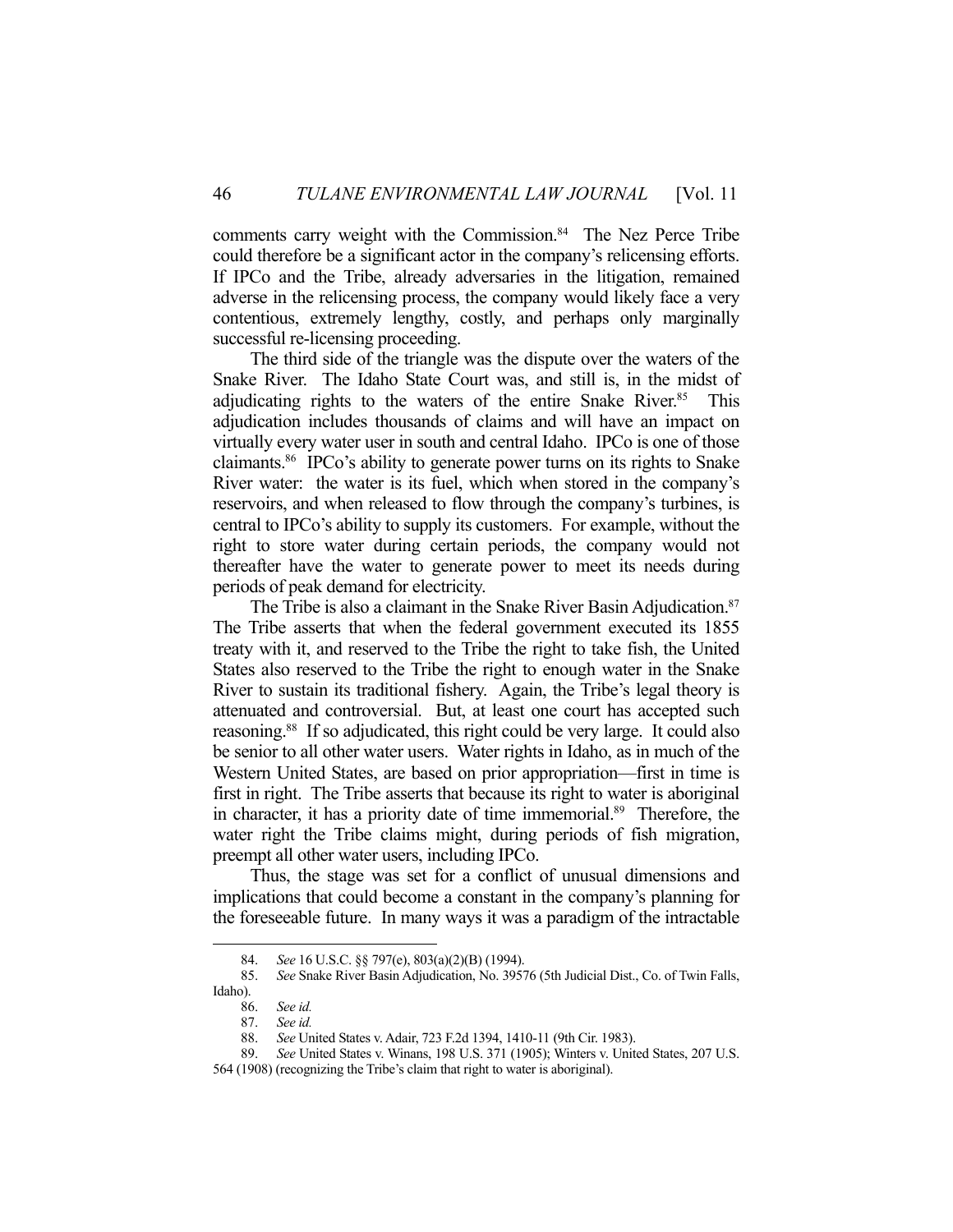disputes that arise between natural resource development companies and aboriginal peoples. There were broad native entitlements that were threatening to come forcefully to life after years of history. There was great uncertainty concerning how the law would respond. The entitlements potentially had very far reaching implications. Despite the various fora and legal regimes, the dispute was really about cultural priorities. An artful dovetailing of the story of the Tribe and the story of the decline in the salmon fishery would generate public sympathy for a re-writing of history.

 Moreover, the current conflict reflected the potential for repeated dispute, and underlined the need for solutions beyond the traditional. It was in essence a repeat, on a grander scale, of the conflict the Tribe and the company experienced about twelve years previously, and which the company thought had resulted in a conclusion of the dispute.<sup>90</sup>

 In the 1970s, pursuant to the Federal Power Act, which allows interested parties to petition the Commission to impose added fisheries mitigation responsibilities on a licensee, the Nez Perce Tribe, as well as the federal government and the States of Washington and Oregon, sought such relief against IPCo for the alleged impact of its operations on the Basin's fisheries.<sup>91</sup> Those proceedings lasted years and resulted in a settlement that all parties but the Tribe signed, and which the Commission entered as an enforceable order.<sup>92</sup> This order was not appealed; the Tribe thereby acquiesced, and the company thought the issue was settled.<sup>93</sup> But, as the Tribe's current aggressive stance illustrates, acquiescence after litigation, and acceptance after sustainable (as opposed to merely enforceable) problem-solving can be very different things; the former can merely be a time-out prior to renewed conflict.

### IV. THE APPROACH

 The company could have decided to use a traditional approach and litigate each of these disputes discretely. However, IPCo chose a different course. In retrospect, many of the things the company did now appear to represent simple common sense. On the other hand, there are not that many natural resource companies that can point to their past handling of an aboriginal dispute and say the same thing.

 <sup>90.</sup> *See* Nez Perce Tribe v. Idaho Power Co., 847 F. Supp. 791, 794 (D. Idaho 1994).

 <sup>91.</sup> *See id.* 

 <sup>92.</sup> *See id.* 

 <sup>93.</sup> *See id.* at 800.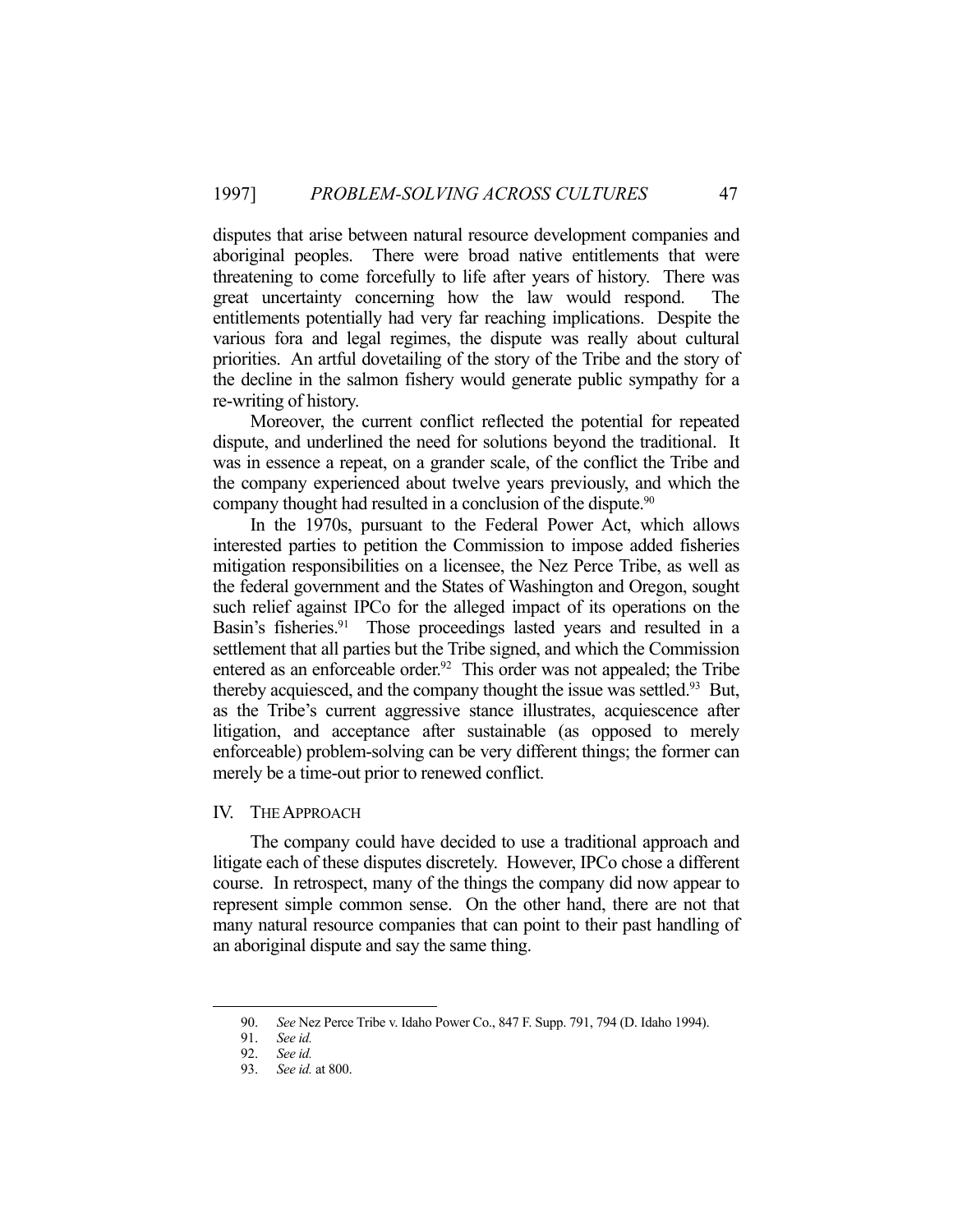First, the company brought the lawyers in the Basin adjudication, FERC re-licensing, and damages litigation together for a comprehensive exchange of information about the various fora, disputes, and important legal issues. Thereafter, it became apparent that in one guise or another each of the disputes concerned the same fish, the same water, and the same tribe. This made the risk clearer: the company had to prevail in all three disputes to win. It would do little good, for example, to avoid paying damages for fish losses and then, due to tribal advocacy, pay for fisheries mitigation measures at FERC that included compensatory mitigation for the restoration of prior fisheries. Likewise, it would not be beneficial for IPCo to see the Tribe succeed in its efforts to preempt IPCo's Snake River water rights and devote them to restoration of the prior fishery. The possibilities also became clearer: the three proceedings were really three different ways to address the Tribe's interest in the fishery, and thus a real solution to the Tribe's concerns should address each dispute. Finally, the company came to an understanding of the potentially perpetual character of the conflict. These three proceedings now predominated, but just as they had followed the 1980 settlement at FERC, others would arise. The Tribe's rights and its interest in fisheries were a constant, as was IPCo's interest in the Basin's resources. The company and the Tribe are permanent neighbors, and if business proceeded as usual, they would be permanent adversaries. The company realized that there must be some vehicle in place for sustaining a longterm relationship among the parties, a vehicle that keeps the door open to continuous, joint, peaceful problem-solving in the Basin. A process, in other words, that provides the basis for sustaining the presence and activities of both the Tribe and the company in the Basin. Because it was furthest along, the damages action became the vehicle for the company's effort.

 Ironic as it may sound in a piece advocating alternative means for resolving disputes, the next important thing the company did was press the litigation of the key legal issues. This sharpened each side's awareness of risks and lead to an enhanced appreciation of the relief accommodative measures could bring. Indeed, it was the company's grappling with the legal issues that served as the first round of selfeducation that lead to its willingness to explore diligently alternative dispute resolution measures. The issues being joined in the litigation, the company turned to alternatives.

 The company was aware that the first step had to be to find an independent person with cross-cultural expertise who could facilitate problem-solving. From prior, albeit limited negotiations with the Tribe, IPCo perceived that the Tribe saw the company not as an individual entity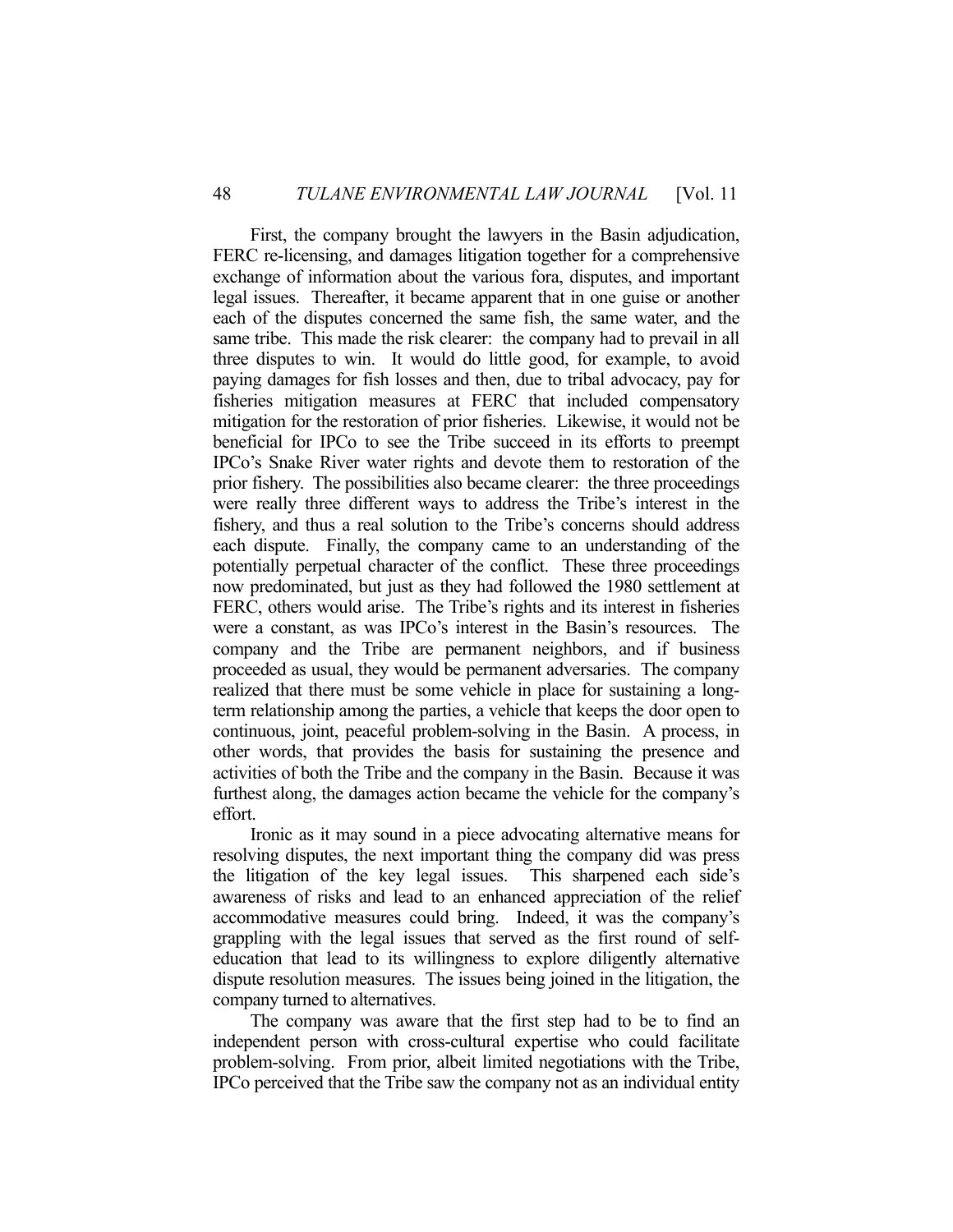with its own history and values, but as the embodiment of the juggernaut of American westward expansion and the philosophy of progress that had marginalized the Tribe. The accreted weight of historical grievance created an obstacle that was too much for IPCo to overcome on its own. Through its counsel, the company was able to identify a suitable candidate, Hugh Brody, a British anthropologist with many years experience working with aboriginal peoples.<sup>94</sup>

 Brody and counsel for the company then began developing a resolution process. What actually occurred, however, departed significantly from the original construct. Indeed, what the process ultimately consisted of proves to be an elusive matter, and this poses one of the biggest difficulties to writing persuasively about what occurred between the company and the Tribe. Nevertheless, it is worth making reference to the original model when describing what happened, if for no other reason than that it succeeded in engaging both sides in the process.

 In broad terms, the resolution process consisted of a series of phases. In the first phase, the company and the mediator negotiated a letter of engagement that described the scope of the undertaking and its projected progress through the stages of (1) fieldwork; (2) workshops designed to address (a) the substantive issues in dispute, (b) the interests each party possessed that gave rise to those issues, and (c) potential settlement structures and "currency;" and (3) the negotiation of an accord. This phase also set forth carefully the safeguards insuring the mediator's independence, a matter of large significance given that the company had engaged and would be paying the mediator. The letter of engagement also dealt with the anticipated mistrust between the parties concerning their respective commitments to the process. If fully executed, it would obligate the parties to recommit to the process at the outset of each phase and prohibit either side from withdrawing from the process in the middle of a phase. This obligation was designed to convince the parties that at the outset of each phase they were each making a real investment, while allowing them sufficient freedom to drop out after making a good-faith effort.

 Once IPCo executed the letter of engagement in September 1993, the next phase was to convince the Tribe to execute it as well. While maintaining its litigation pressure, the company invited the Tribe to participate in the proposed independent mediation effort. The company

 <sup>94.</sup> Hugh Brody is also a writer and documentary film-maker who has worked with aboriginal peoples in Canada, Alaska, and India, both independently and in conjunction with international institutions such as the World Bank.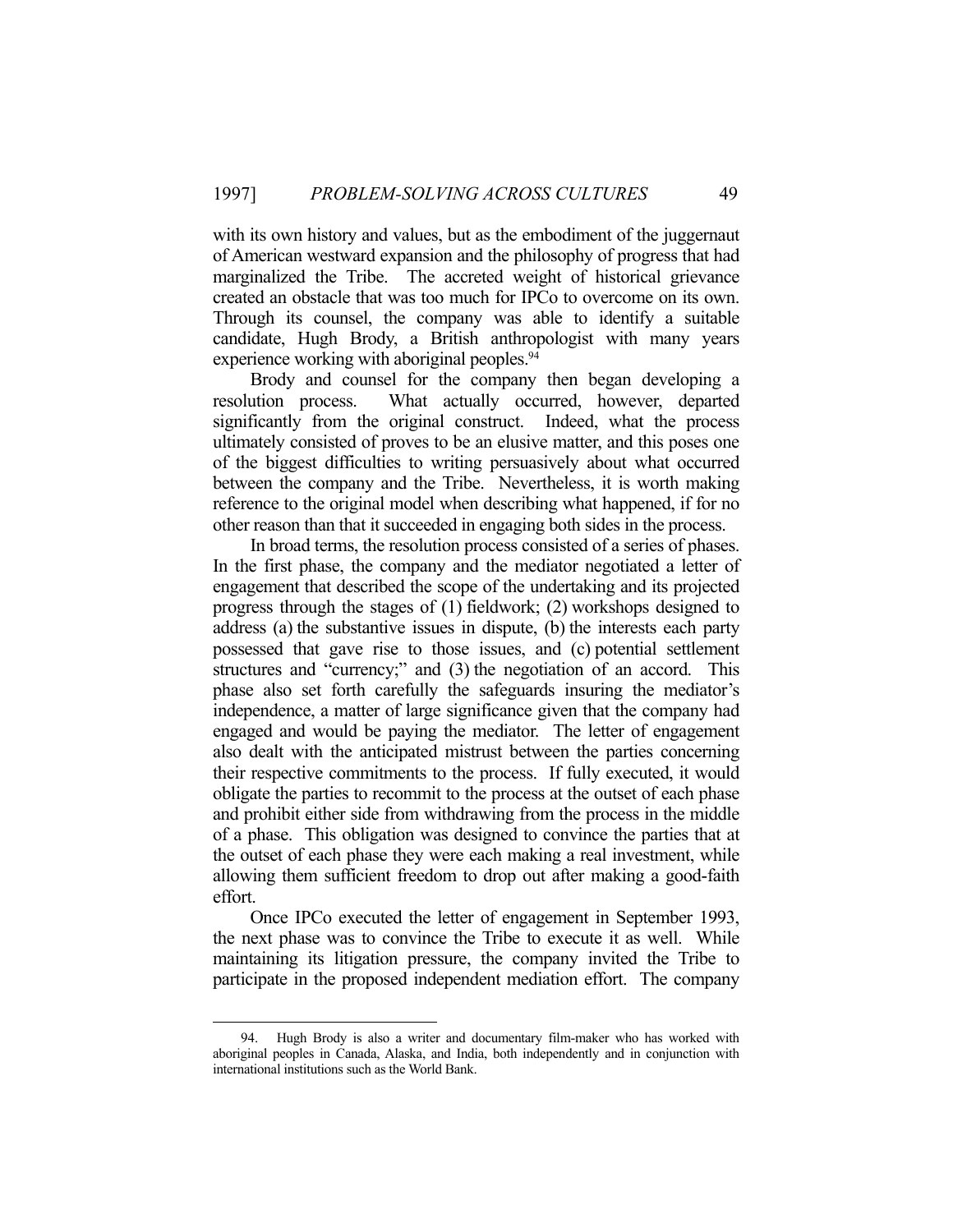met with Tribal counsel and explained its view that the damages case was merely part of the greater fisheries issues taking shape in the three related proceedings. IPCo also expressed its belief that, as long as the Tribe and the company existed, and there was some hope for restoring the fisheries, there would be no end of dispute if the parties continued to conduct business as usual. IPCo then introduced its proposal to engage Mr. Brody and to leave to him the task of convincing the Tribe to enter the negotiations. The Tribe met with the mediator and, after performing its due diligence, agreed in December 1993, to participate in the process and execute the letter of engagement. The letter of engagement's guaranties of independence were not entirely sufficient to eliminate the Tribe's suspicions concerning the possible influence of the company's engagement and payment of the mediator. However, it is certainly fair to say that those guaranties, coupled with Mr. Brody's goodwill and reputation for integrity, were apparently convincing.

 There followed the planned phase of fact-finding and crosseducation that could be characterized as fieldwork. Each party created a negotiating team whose membership was to remain constant for the duration of the mediation, including representatives from the highest level in each organization as well as lawyers intimately acquainted with the legal issues. IPCo's team included the company's President and Chief Operating Officer, and the Tribe's team included its Chairman. The mediator met extensively with each side's team and studied the history of the Basin, its fisheries, and each party. Each side gave the mediator presentations about themselves and provided liberal access to their files and personnel. The mediator also performed substantial independent research. Once the mediator had a good grasp of the parties and issues, he brought to each party his understandings of the other side's position and the circumstances, thus laying the groundwork for informed communication between the parties. As a conclusion to this phase, the mediator brought the parties together in a relaxed, rural setting for a meeting of several days during which there was a comprehensive exchange of information and views. He then provided an overview of the upcoming process and sought the parties' concurrence in the next phase.

 Up to this point, there had been little direct contact between the parties and virtually no debate. The next phase was to be more interactive. There was to be a series of workshops dealing with substantive issues. Each was to be lead by Mr. Brody, with assistance from various consultants, and each was to be dedicated to a discrete topic important to the dispute. These workshops were intended to be a cross between seminars and working sessions. The parties were to be educated, come to grips with their respective positions, and try to develop a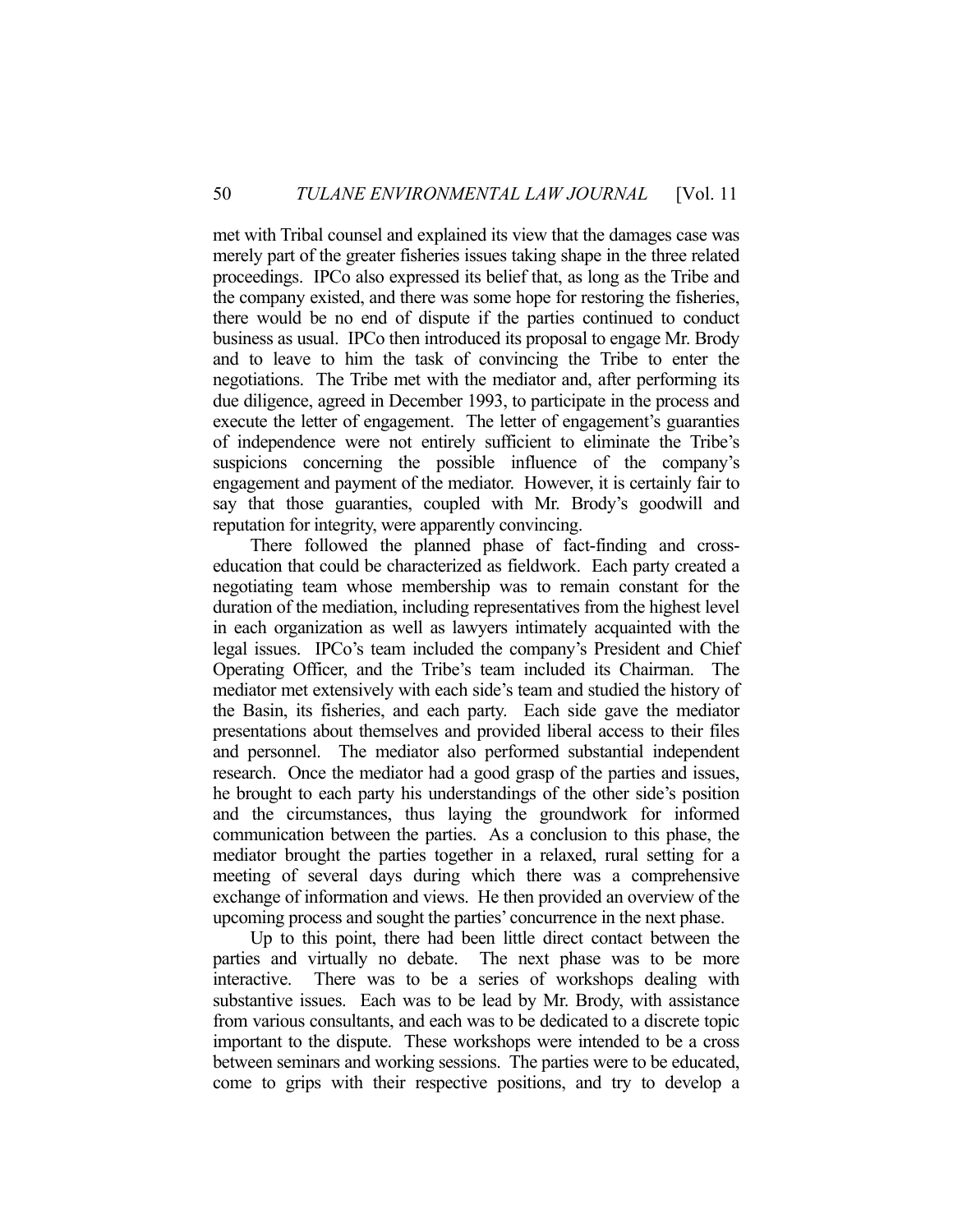consensus on what would, in each of the areas of dispute, ideally become the building blocks of a final accord. The first workshop was to utilize the well-known "interest-based" problem-solving technique designed to bring the parties to an awareness of what interests they possessed; the notion being that it was their potentially compatible interests that perversely gave rise to their unnecessarily adverse positions.<sup>95</sup> Focusing on interests could thus open doors based on latent commonalities. The workshop was partially an instructional device, initiating the parties into the method, and partly the actual identification of each side's principal interests and any overlaps among them. Additional workshops were to include one on fisheries, designed to engage the parties and their consultants in an identification of jointly understood and accepted facts about the Basin's fisheries. Another workshop involved analogues that would provide the parties an overview of how other similar disputes had been resolved and illustrate where those other processes had gone right or wrong. Other workshops addressed various cultural considerations.

 The workshops did not proceed smoothly and not all of the planned meetings occurred. Ultimately, the workshops proved unworkable for a variety of reasons, two important ones being the Tribe's apparent unease with the technique and the Company's frustration with the slow pace of events. The parties did, however, proceed through the interests and fisheries stages. These meetings resulted in mutual education, and provided a vehicle for each side to be heard. As the sides began to know each other better, myths about each party were dispelled, or at least greatly diminished, and some bases for settlement became apparent.<sup>96</sup>

 The interests workshop identified the all-important overlapping interest in the Basin's fisheries. The Tribe's interest was in restoring the fisheries so that it could engage in commercial and subsistence fishing and enjoy the ancillary cultural benefits that it believed traditionally flowed from those activities. IPCo, on the other hand, wanted the fisheries addressed so that it could continue to operate its facilities without debilitating constraints being imposed by the federal regulatory authorities charged with protecting the fish. This overlap was an obvious starting point.

 The fisheries workshop resulted in an agreement on a set of facts concerning the nature of the Basin's fisheries and their history. These facts were set forth in writing in what became known as the "fact sheet."

 <sup>95.</sup> *See* ROGER FISCHER & WILLIAM URY, GETTING TO YES: NEGOTIATING AGREEMENT WITHOUT GIVING IN 51-57 (1981).

 <sup>96.</sup> Despite the limits on their utility in this case, I would use workshops again, albeit with modifications in the preparation of the parties.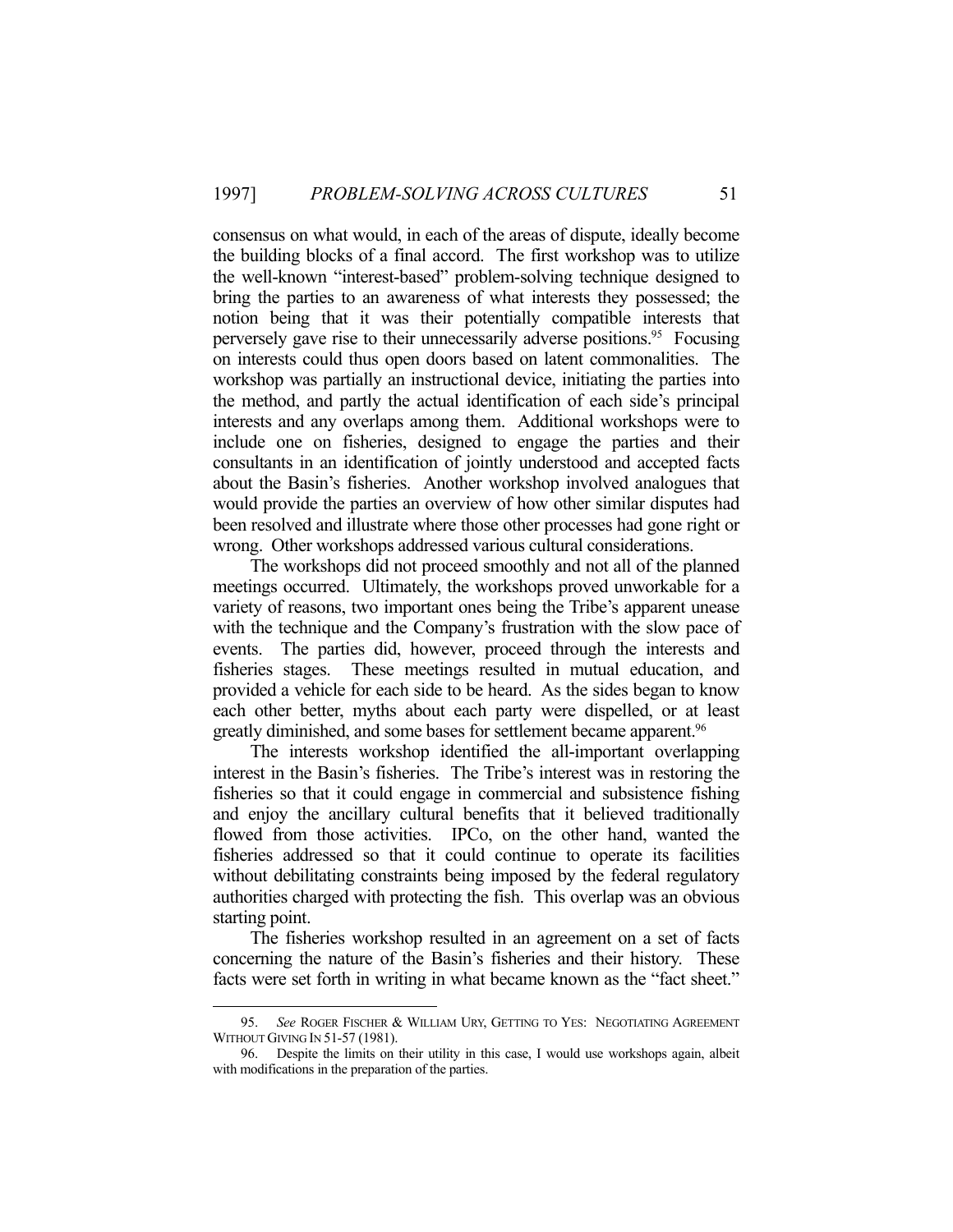Broadly speaking, the fact sheet consisted of an agreement on what the fish runs were like prior to IPCo's Hells Canyon Complex, and what they were like at the time of the workshop. This agreement ended the most spurious debate about what had occurred to the fisheries and substituted hard information for the atmospherics of contentious rhetoric.

 That being said, the agreement on the fact sheet did have its difficulties. It was reached in the first stage of the workshop, during which each side's fisheries biologists met and worked to an agreement without the parties' negotiating teams. Later, when the negotiating teams joined the meeting, the consensus began to unravel, as the lawyers started to worry about admissions against interest, future cross-examination, tribal politics, and a host of other preoccupations that earlier posed little difficulty for scientists discussing facts. While the workshop concluded ambiguously, the fact sheet maintained a momentum of its own, retaining its integrity and guiding the remainder of the process.

 A secondary result of each workshop was a frank discussion of the totality of impacts that affected the fisheries. Without any concession or quantification of IPCo's alleged responsibility, both sides acknowledged that IPCo's activities were part of a much greater, federally-driven process that had lead to the current state of the fisheries. This acknowledgment provided the basis for a more even-handed perspective on responsibility. It also allowed the parties to identify the range of actors important to the various proceedings in which they were engaged, and to weigh their importance in each.

 At this point in the process, the parties realized that they had undertaken more than they were capable of handling at one time. The parties' interaction had lead them to a more complete appreciation of the need for coordinated efforts with the United States, the State of Idaho, and certain other parties if progress was to be made in the Snake River water adjudication. But it was not feasible to make these entities participants in the process. This appreciation lead to the reformulation of the mediation to embrace solely the FERC re-licensing and the damages case, leaving the water adjudication to the legal process or a separate mediation. This reformulation was in one sense a set-back because it created a gap in the resolution process. The reformulation was also a positive step because it reflected a realistic, maturer understanding of the complexities presented; better to agree on the solvable than maintain the integrity of theory at the price of pragmatic achievement. Further, the parties proceeded on the understanding that if the current mediation succeeded in creating the framework for a long-term relationship, that might later facilitate judicial or nonjudicial resolution of the Snake River Basin Adjudication.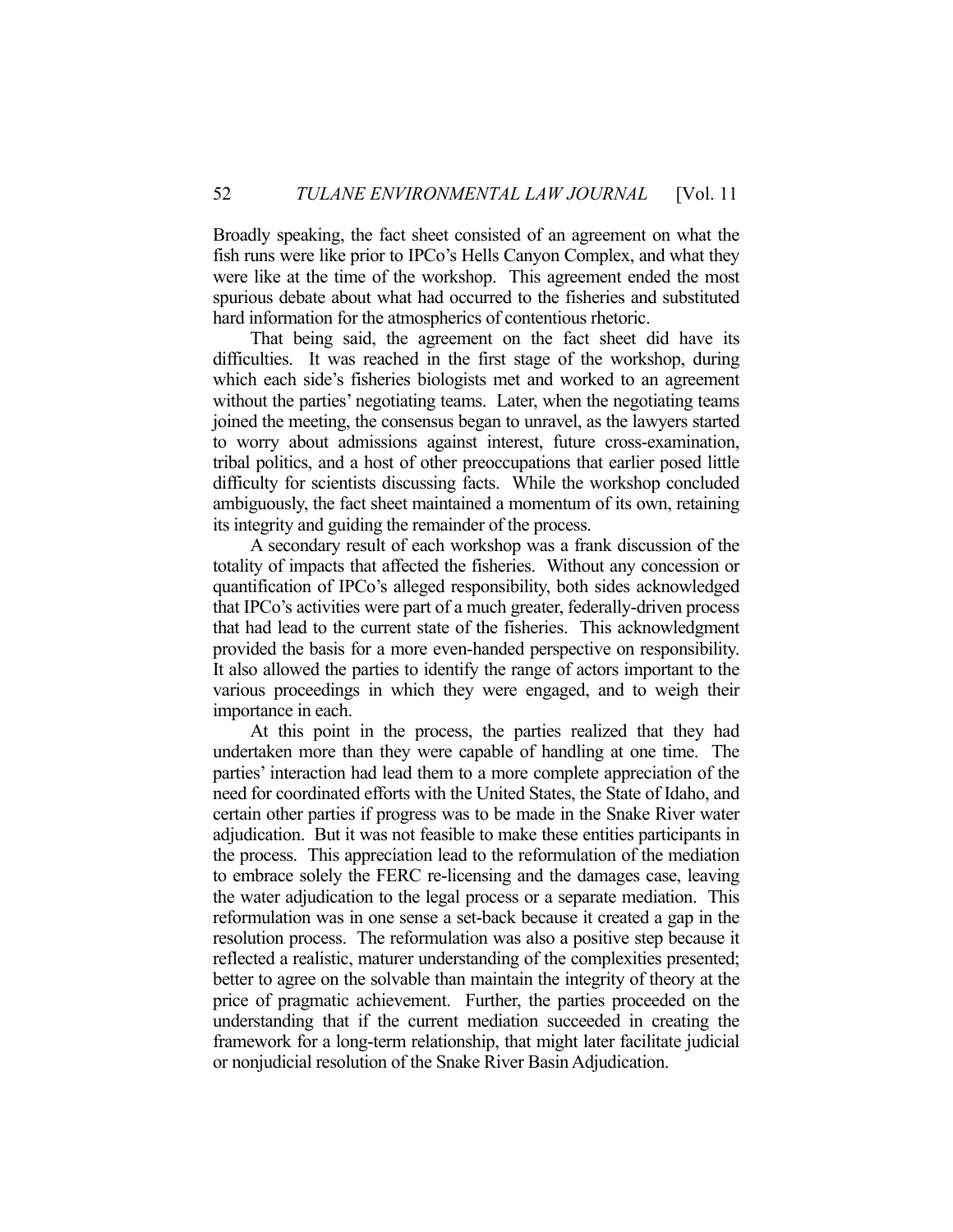From this point, the emphasis shifted from workshops to the parties' dedicated, internal focus on fisheries and resource utilization. Each side began to identify with greater particularity their respective patterns of fisheries and water use. This resulted in the company identifying its flow needs and the species it believed relevant to the damages case and with which FERC was most concerned. Likewise, the Tribe identified the species with which it was concerned. The parties then compared the flow needs of the overlapping fisheries and hydro-electric regimes. A picture of coinciding uses developed, narrowing the field of real dispute. This overlap of identified interests would ideally serve as the currency for settlement.

 The question then became one of exchange: what and how much should IPCo devote to the situation and what should the Tribe give in return? The answer inevitably involved money, but the amount and the form in which it could be delivered, and its role in the overall settlement, remained an open question. Here, the mediation process switched for a time from a party-driven one to a mediator-driven one. The mediator asked each side for its best and worst cases and thereafter worked with various fish biologists, hydrologists, and natural resource economists to assess impact, causation, and damages. The mediator also worked with legal consultants to identify risks, all of which he weighed. Thereafter, the mediator reported his views separately and confidentially to each side. The parties, with Mr. Brody's assistance, then began meeting again. The negotiations yielded a settlement that consisted of a mixed exchange predicated on the mediator's assessments.

 All of the foregoing occurred parallel to the litigation of the legal issues in the case. When the case settled in 1997, it was on appeal to the United States Court of Appeals for the Ninth Circuit from a judgment entered in 1994 on behalf of the company. That the company proceeded with the settlement in light of its legal success, which occurred early during the mediation, evidences its awareness of the pragmatic benefits that could be obtained through building a relationship with the Tribe. The Tribe appeared to reach a similar conclusion, choosing to settle on appeal despite the existence of legal precedent adverse to the company's position and the district court's damaging opinion. The process seems to be a vote of confidence for the desirability of pursuing sustainable resource exploitation.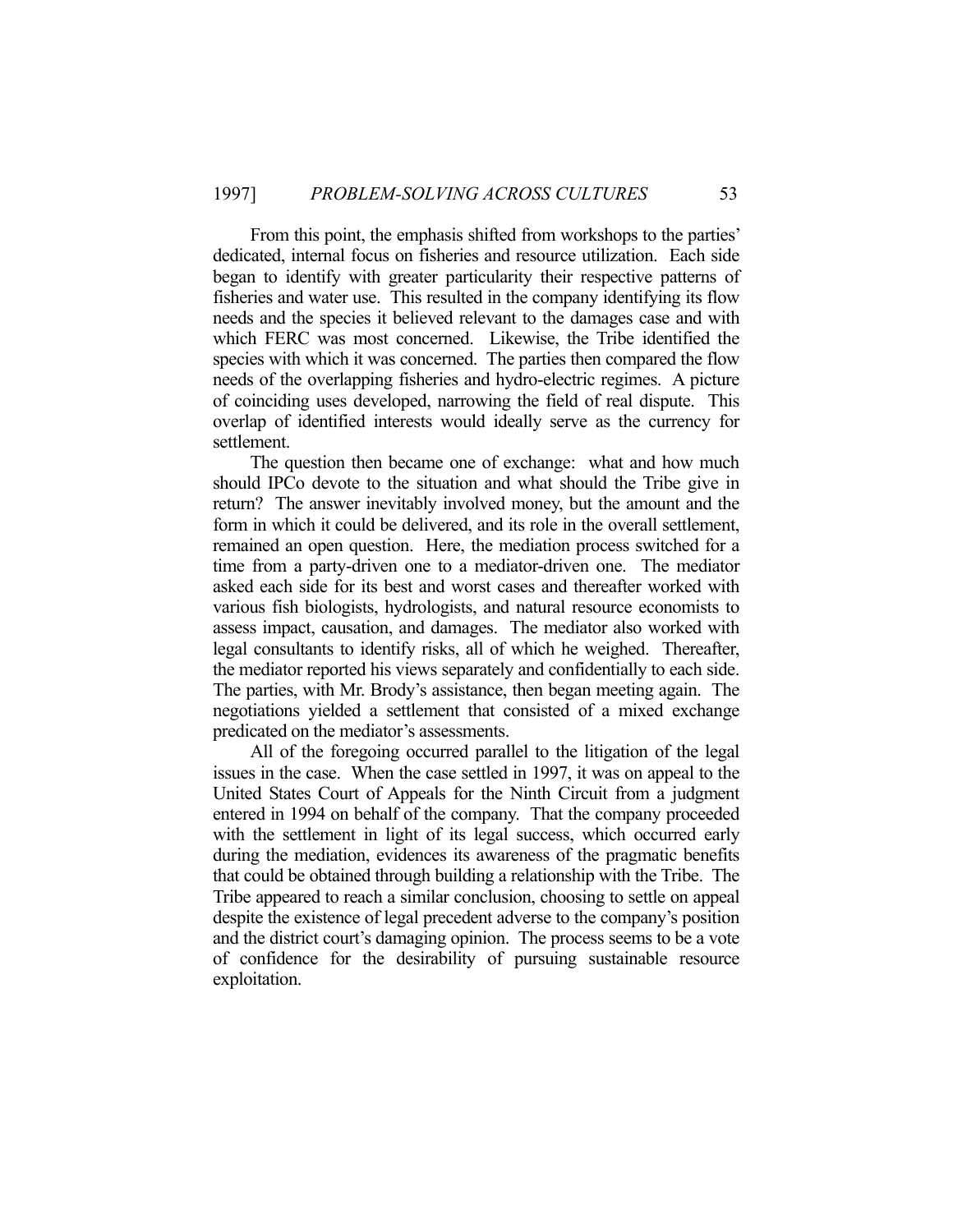#### V. THE AGREEMENT

1

 At the center of the settlement is a link between the parties that turns on their interests in the Basin's fisheries. Several additional undertakings reinforced that link. The deal can be divided into two parts.

 First, the lawsuit would be concluded, and IPCo would pay a certain amount of money to the Tribe, a given percentage of which would be dedicated to fisheries restoration efforts designed to address the impacts IPCo's operations have allegedly had upon the fisheries. The fishery measures are to be proposed by the Tribe and are meant to speak to the Tribe's interests, but they also are to bear a suitable relationship to the anticipated concerns of FERC. IPCo will pay the Tribe but should also be in the best position to try to obtain "credit" for those payments and measures from FERC when the Commission assesses IPCo's fisheries mitigation obligations on re-licensing. To help achieve that goal, the parties agreed to consult on all fishery proposals and reach accord on their appropriateness prior to their implementation. Appropriateness in this case means, in broad terms, that the proposals are scientifically sound and practically implementable. Appropriateness also signifies that the proposals fit well with IPCo's approach to its re-license application, and that they will likely meet with FERC's approval and result in the "credit" IPCo seeks.

 Second, IPCo and the Tribe will consult during the process of IPCo's formulation of its re-license application. The parties intend for the application to include reference to the various fisheries measures the parties develop in the interim. If all goes well, when IPCo submits its application, the Tribe will express to FERC its full support for the relicensing of IPCo's Hells Canyon Complex on the terms IPCo proposes in its application. If that occurs, IPCo will release from a trust and will transfer to the Tribe an additional sum, a portion of which is also dedicated to relevant fisheries restoration efforts.

 Underlying both components of the settlement is a structure for building a solid and productive relationship between the parties. The parties created as part of their settlement a Settlement Implementation and Dispute Resolution Panel. This Panel will be chaired by a neutral administrator, Professor Francis McGovern of the Duke University School of Law, $97$  and staffed by two representatives from each side. This Panel will vet the Tribe's fisheries proposals and will serve as the vehicle for the continuing consultations between the parties preceding relicensing. The Panel will also handle disputes about implementation of

 <sup>97.</sup> Professor McGovern has extensive experience in alternative dispute resolution.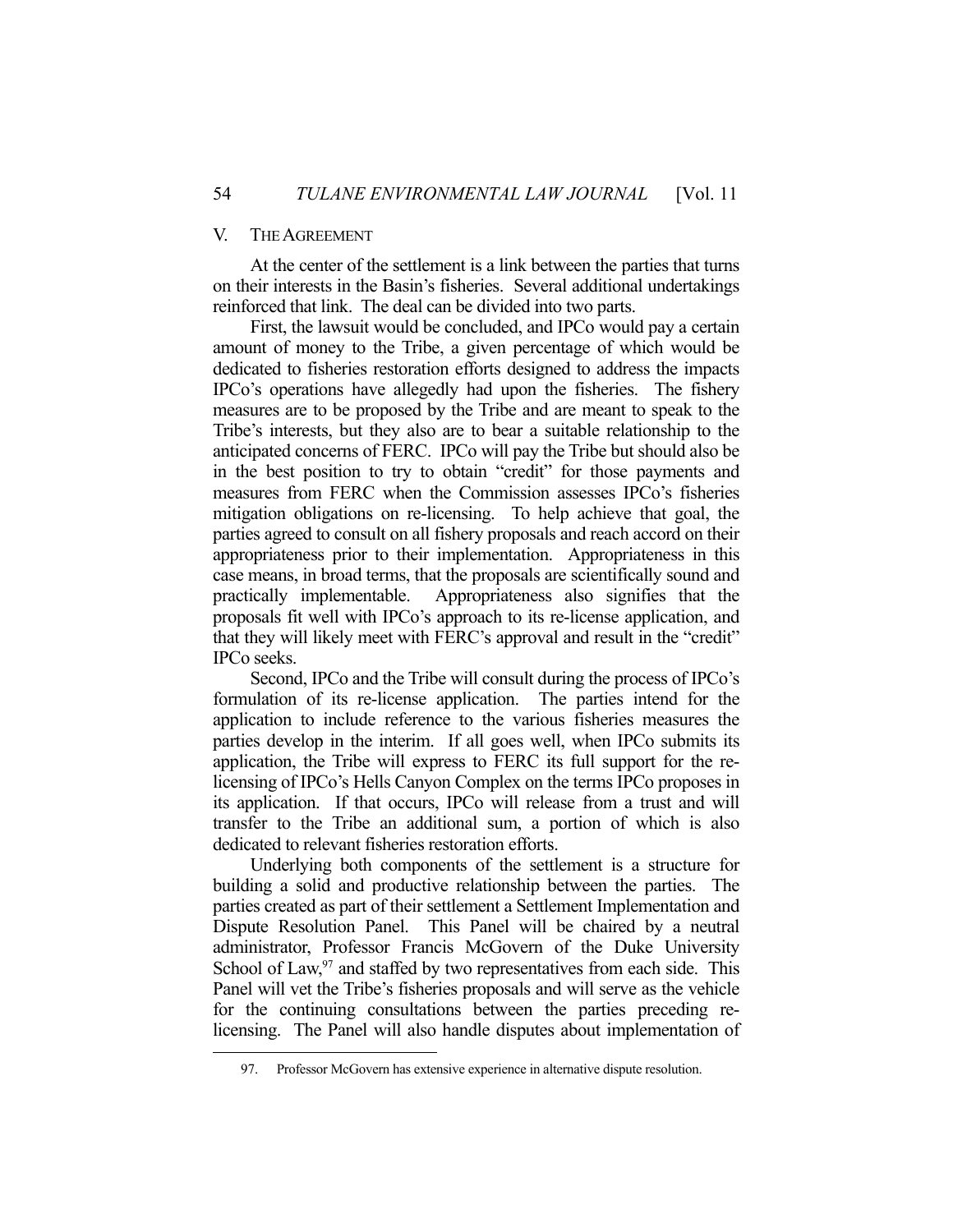the settlement and could eventually address other Basin-related disputes between the parties as well. The Panel is intended to institutionalize interaction, making conscious efforts at sustainability a normal part of each side's activities. To borrow from Max Weber, and to quote the Panel administrator's opening speech to Panel members, it is to embody the shift from charisma to routine.<sup>98</sup>

 There are additional reinforcing mechanisms, such as IPCo's agreement to make relevant contracting and employment information more readily available to the Tribe. Probably the most important additional tie is a special arrangement under which IPCo will extend to the Tribe the ability to purchase IPCo stock on the basis of the same discount the company enjoys when it purchases its own stock for purposes of its retirement and stock option plans.

 Thus the ties that bind: a newly created body, overseen by a neutral party, to facilitate continuing communication between the parties, and to provide a forum for the implementation of the settlement and the handling of grievances; the opportunity to pursue settlement-based fisheries undertakings in the success of which each side will have a strong interest; and the potential for Tribal holding of IPCo stock that makes IPCo's success a Tribal interest. The parties hope these ties are the principal tools in the first step of facilitating a productive working relationship that, in turn, will be an important basis for the sustainability of their respective presences and activities.

 The incentives seem to be right, but only time will tell. It is too early to set forth any conclusions, especially given the continuing litigation between the parties in the Snake River Adjudication. What is clear, however, is that the parties now have a structure that can guide them into interaction. Rather than finding themselves unwillingly but regularly across from each other in a hostile, adversarial setting, the parties will voluntarily meet each other regularly during the course of settlement implementation, with the task of reaching an agreement. If their efforts are productive, the relationship should follow.

 For those who would have a more decisive conclusion, I can only offer a personal one. Vaclav Havel has written that "every piece of good work is an indirect criticism of bad politics . . . . "99 I believe that the alternative I have described qualifies as "good work," and I believe this resolution process stands as a criticism of the adversary approach to the relations between indigenous peoples and the dominant society. If this

<u>.</u>

<sup>98.</sup> *See* MAX WEBER, ON CHARISMA AND INSTITUTION BUILDING 48-65 (1968).<br>99. VACLEV HAVEL, LIVING IN TRUTH 81 (Jon Vladislav ed., 1989).

VACLEV HAVEL, LIVING IN TRUTH 81 (Jon Vladislav ed., 1989).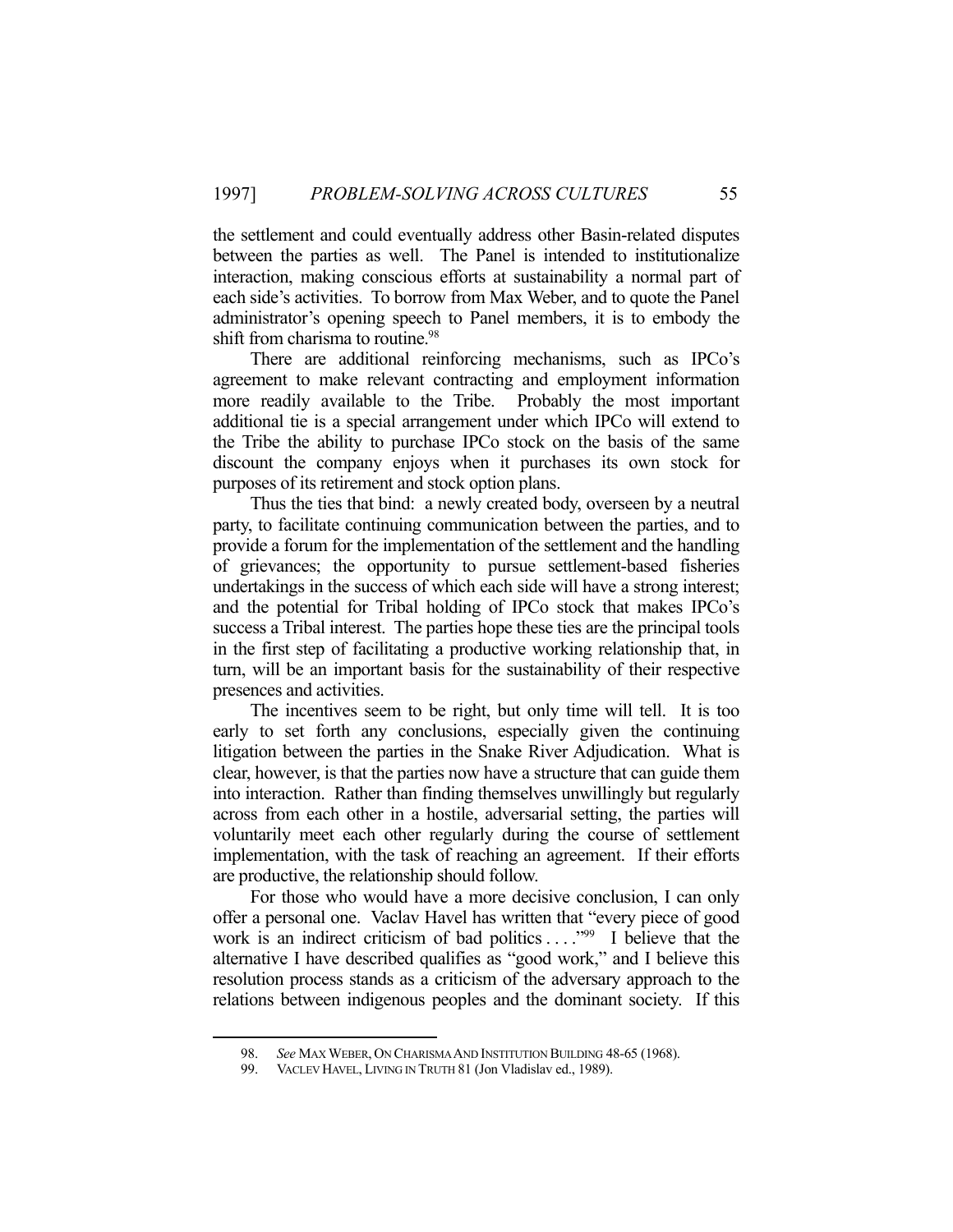resonates at all with my readers, it should generate serious consideration of parallel undertakings.

#### VI. OBSERVATIONS AND TIPS

 I would like to devote the end of this Article to a brief set of observations that I hope will have some practical use. In implementing this process, studying analogous disputes, thinking about my other cases, and researching this type of problem-solving, I have identified what I believe to be certain important considerations. To risk both inappropriate generalization and the recitation of the obvious, I offer the following. I ask the reader not to take my general statements as saying or implying anything in particular about either the Nez Perce Tribe or IPCo.

 1. In undertaking this type of problem solving, an anthropologist's insights into an aboriginal group are essential for the nonaboriginal party. If you do not begin to understand a group's politics, economy, values, and history, you will not understand what the dispute is about. This includes, very importantly, uncloaking the myths about aborigines that the media and some tribal advocates disseminate.

 2. The indigenous peoples need a "corporate anthropologist" just as much as the non-Indians need insight into native culture, and corporate culture needs just as much uncloaking. These conflicts entail two cultures, and absent mutual appreciation, the parties will have no basis for an informed exchange.

 3. It is essential for the non-Indians to come to an understanding of the aboriginal group's process of decisionmaking. It is all well and good, for example, to read a tribe's constitution and understand the technical hierarchy, but that does no good if in reality the real decisionmaking occurs consensually, outside of official meetings in consultations among various tribal constituencies. Similarly, it does little good to know who is officially chairman of the tribe, when several unelected tribal elders may hold the real power.

 4. It is also necessary to develop enough insight into the aboriginal group to be able to satisfy oneself that the decision making has occurred properly.

 5. Remember at all times the role of history. It looms large throughout the process, and is often the underlying motivator for nuance or avoidance that would otherwise go misunderstood.

 6. Do not underestimate the "positive" role conflict plays for aboriginal groups. Aboriginal groups are often marginalized and socially invisible. Dispute can therefore provide a desired forum for being heard and seen, to be acknowledged. Dispute may serve as a surrogate for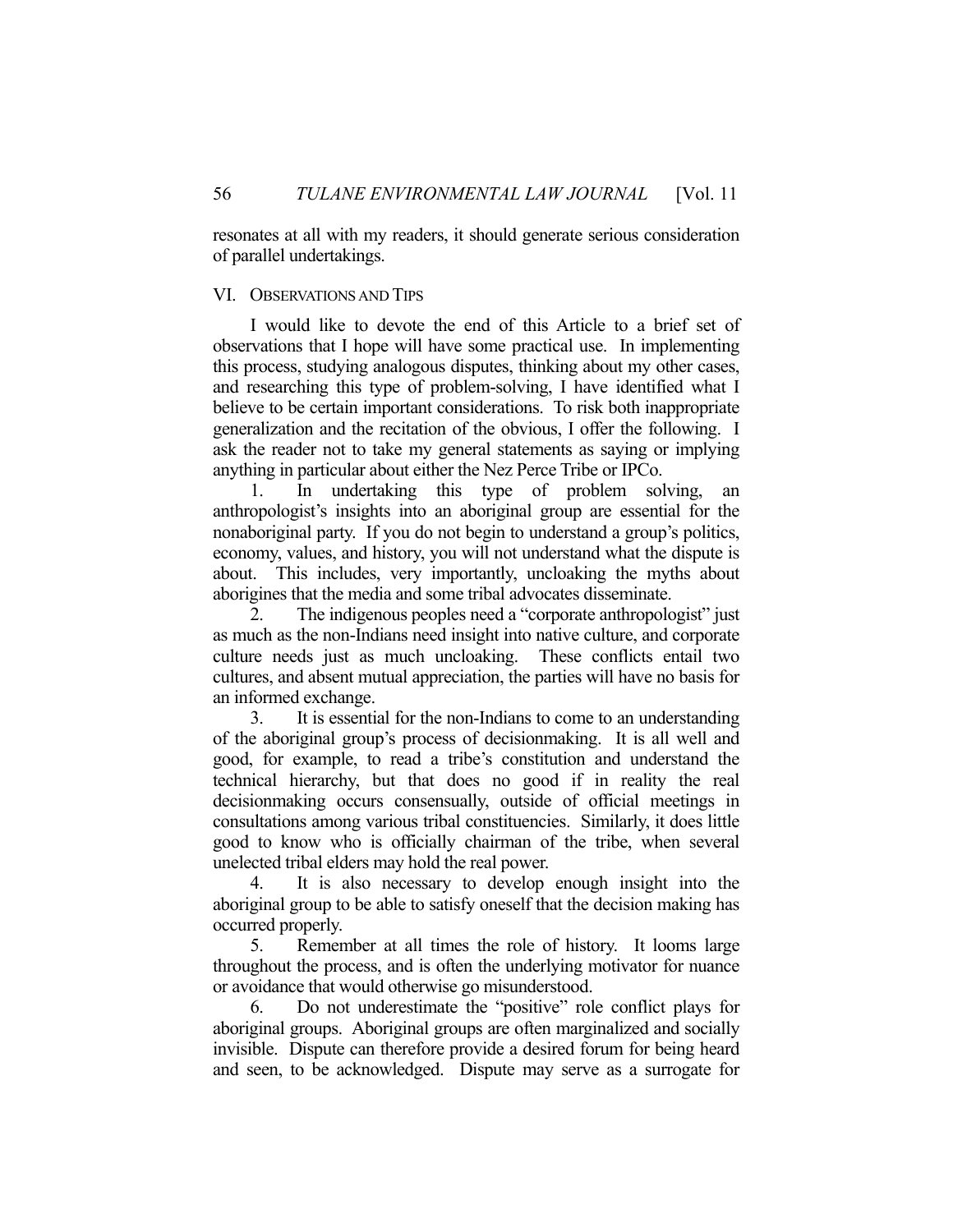recognition. For aboriginal groups striving for a sense of self, dispute can be the vehicle for self-definition and a galvanizing force in a divided tribe. These types of considerations make some aboriginal groups less conflictadverse, and thus make settlement less desirable to them. This alters the settlement calculus.

 7. Do not overestimate the value to an aboriginal group of success in a dispute. Some groups define themselves in relation to their constant struggle with, and continued oppression by, the dominant society. Failure can thus constitute an affirmation of a preferred version of history. This skews the risk-benefit analysis that guides settlement decisions.

 8. In formulating ideas about settlement currency, do not emphasize cash, and consider with the utmost care and skepticism lumpsum payments designed to be distributed per capita. Aboriginal peoples are often terribly poor and very inexperienced in the handling of cash. Money-in-hand is often exactly what an aboriginal group does not need; the potential for squandering is too great. Arranging such cash settlements is parallel to the traditional money-for-tribal-heritage exchange, and similarly carries too much potential for later recriminations. Therefore, cash settlements contribute to a cycle: With the loss of the heritage and the squandering of cash comes the search for more money, and hence the search for other disputes that might result in payments. Instead, try mutually to identify projects to which sums can be irrevocably devoted, and employ long-term, trust-based payment schemes.

 9. Nonaboriginal companies must become inured to being viewed as other than themselves. They will be viewed as the embodiment of the injustices of history and as the representative of the otherwise faceless, dominant society and power structure. Thus, the company should know that it will be a lightening rod, and must work very hard to make itself known for itself rather than as a symbol.

 10. Companies must similarly become inured to the tribal identification of a company's particular activity with the full range of tribal problems. For example, in the usual course one would anticipate that a damages claim based on fish harvesting losses would consist principally of lost profits. But in a tribal context, such a claim could allegedly embrace a range of asserted harms—from alcoholism, to diabetes, illiteracy, juvenile delinquency, the loss of the tribal language, and the decline of the traditional tribal religion—said to be attributable to the decline in the fishery, and thus in part the company's responsibility. This type of claim should be addressed directly but carefully by the